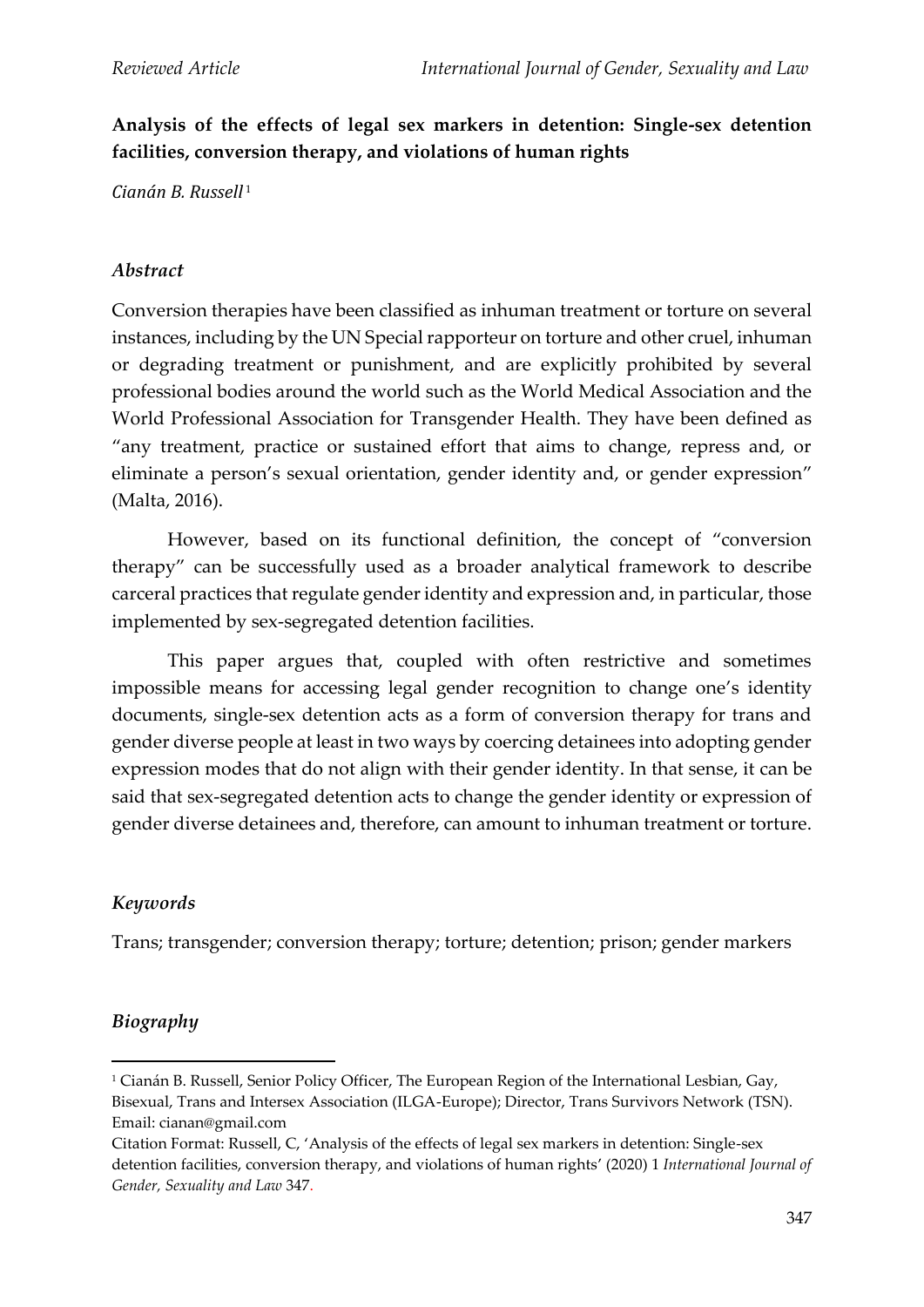Cianán B. Russell, Ph.D. is a Senior Policy Officer at The European Region of the International Lesbian, Gay, Bisexual, Trans and Intersex Association (ILGA-Europe) and Director of the Trans Survivors Network (TSN).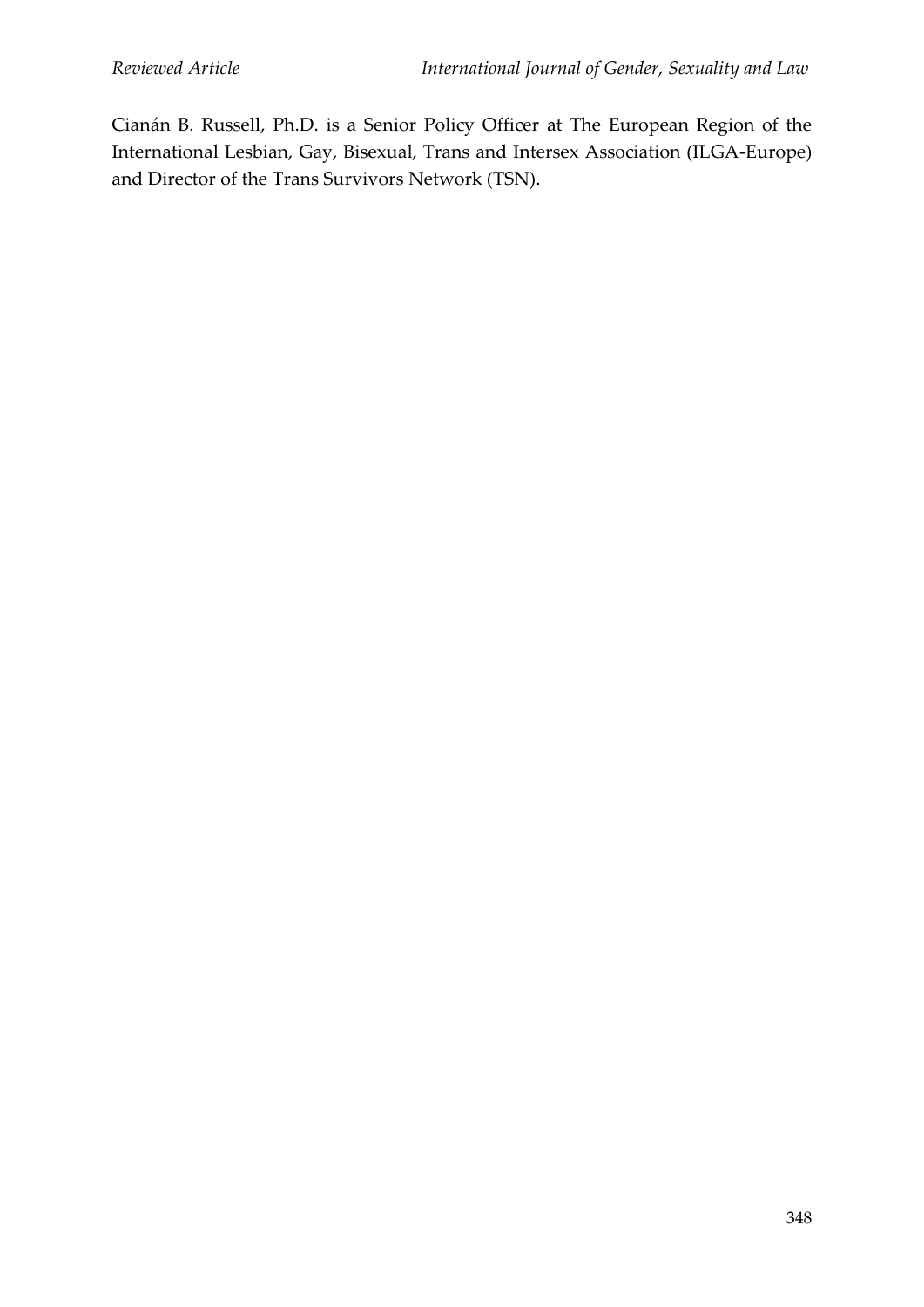# *Introduction<sup>2</sup>*

In essentially all jurisdictions around the world, persons in closed settings - resulting from criminal activity, migration, mental illness, or other motives - are physically divided based on sex/gender registration. It is very rare that detainees have meaningful input in this placement. In some cases, this division is based on the sex/gender marker on an individual's birth certificate. In others, it is based on the current legal sex or gender, or even on the opinion of intake personnel who personally categorise detainees. These realities display the arbitrary, culturally-constructed, and personally-biased impact of sex/gender registration for detainees. Additionally, gender diverse detainees are regularly denied access to clothing or medical interventions that would validate their gender identities or expressions and are housed based on their sex assigned at birth, held in solitary confinement for "protection", or held in segregated units for vulnerable populations (though rare, these options are increasingly present globally). Thus, single-sex detention facilities have, in the majority of cases, one means of addressing gender diversity among detainees: repression.

This paper will analyse this issue from the perspective of conversion therapies, arguing that: (1) the concept of "conversion therapy" can be successfully used as a broader analytical framework to describe institutional practices that aim at regulating gender identity and expression; and (2) sex-segregated detention, in itself and through its implementation, acts as an intervention that seeks, explicitly or tacitly, to change the gender identity or expression of gender diverse detainees, amounting to Statesponsored or State-endorsed institutional "conversion therapies".

Conversion therapies are, broadly, interventions that "seek to change the gender identity or expression of an individual". They have been classified as inhuman treatment or torture on several instances, and are explicitly prohibited by several professional bodies around the world. In the clinical sense, "conversion therapy" refers to psychiatric or pharmaceutical interventions; however, this interpretation is too limited, as interventions are also present outside of (psycho)medical settings, such as within religious organisations. This paper will sustain that conversion therapies also take place in detention facilities. For example, when a detainee self-validates their

<sup>2</sup> The author wishes to thank Kitty Anderson, Mauro Cabral Grinspan, Ruth Pearce, and Blas Radi for their expertise and insights in the development of this paper.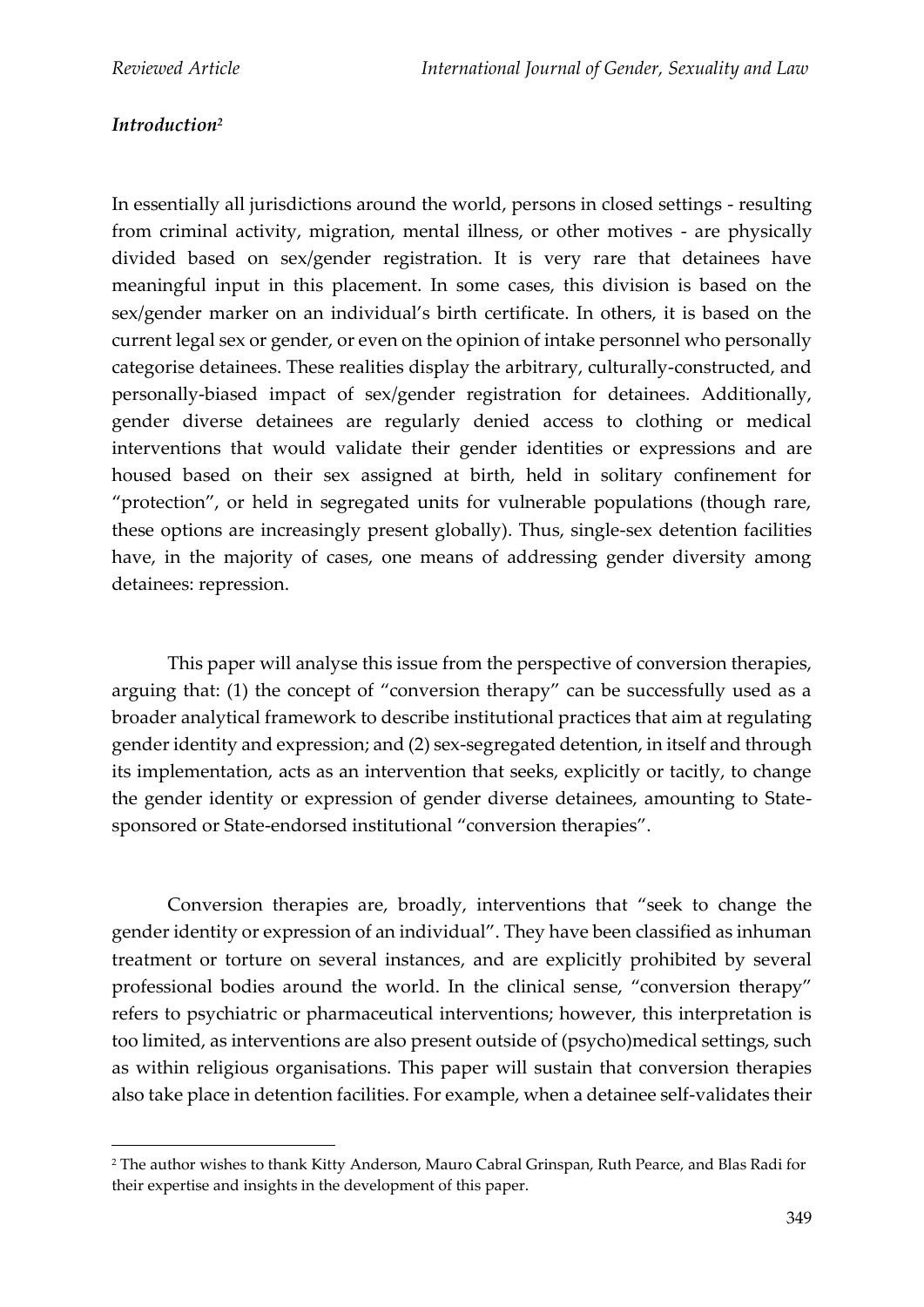gender expression and that results in "protective" solitary confinement, the detainee must "choose" between their rights to self-determination and freedom from torture and cruel or inhumane treatment in the form of long-term isolation. This is not a choice, but instead a coercion by State or private actors. Viewed in this light, the coercive environment itself constitutes an intervention on the part of the facility to change the gender identity and/or expression of the individual: the detainee must choose between their basic quality of life in detention and self-determination in the context of their gender identity and expression.

This is further compounded by barriers to accessing the processes related to sex and gender registration while in detention. In many cases, detainees - regardless of the type of detention - have this right curtailed through limited access to requisite medical interventions for legal gender recognition (the requirements themselves violations of international human rights law) and/or to the broader justice system. Ultimately, this means that for the duration of detention, the detainee will be saddled with the legal registration they had when entering, making access to otherwise-sexed detention facilities impossible. Though indirect, this lack of opportunity is also an intervention with the impact of changing the gender identity or expression of the detainee.

It becomes clear that detention, like any system organised on the basis of the gender binary, violates the human rights of trans and gender diverse people. To solve this problem, isolated *ad hoc* actions within a binary-based system are meaningless (and potentially even more harmful). Instead, a much more radical institutional restructuring is needed - one that involves ending police targeting, criminalisation of sex work in particular, and, more generally, the criminalisation of poverty. The Icelandic prison system, described below, provides a possible model, so long as States continue to use incarceration as a means of punishment.

#### *A Note on Language*

Before deep exploration of the concepts herein, it is necessary to address some of the author's language choices. Firstly, the phrase "trans and gender diverse" is used throughout the text to refer to any and all persons whose gender identity and/or gender expression differ from the gender socially aligned with their sex assigned at birth. This system - one of binary sex assignment based on perception of external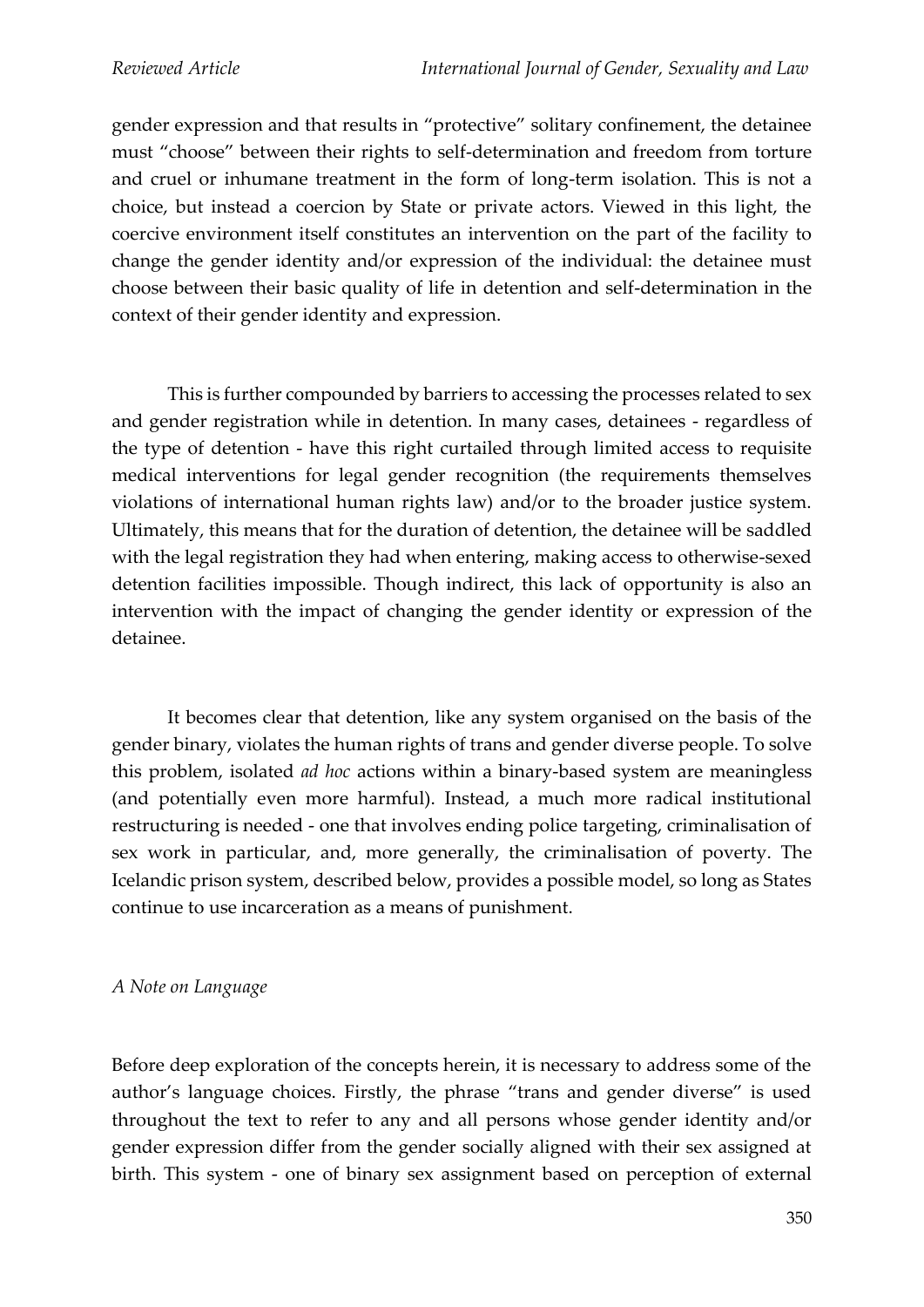genitalia at birth - is a driver in many issues surrounding the rights of trans and gender diverse people. It is paramount, in discussions of trans and gender diverse people to name the systems at play rather than solely focusing on the individuals who are harmed by them. Furthermore, different issues arise based on the specifics of that assignment. As such, this paper will refer to those "assigned male at birth" (AMAB) and to those "assigned female at birth" (AFAB) to broadly describe individuals in these categories, including trans and gender diverse people therein.

### *Method*

This paper will make the argument that single-sex detention for trans and gender diverse people fits within the bounds of the legal definition of conversion therapy, as defined by Malta in 2016 for the purpose of this paper. As a result, it can be classified as torture or cruel and inhuman treatment. To build this framework, it begins by providing a background section on the legal and real-life issues relevant to the thesis, including: the right to recognition before the law; legal gender recognition; detention (practices and consequences); conversion therapy; and criminalisation.

What follows then is an analysis of the different legal gender recognition landscapes and enumeration of the difficulties faced most particularly by trans and gender diverse people who are themselves most likely to end up facing detention in one form or another due to race, poverty, transfemininity, geography, geopolitics, and/or migration status. Conversion therapy laws and legal concepts are then mapped onto single-sex detention practices, followed by a conclusion.

The article uses a global frame of reference and incorporates examples and definitions from the international human rights space and from a variety of national contexts. However, much of the data on trans and gender diverse populations cited here comes from the United States. This is, unfortunately, a largely unavoidable reality, given the significantly larger body of research on trans and gender diverse populations in a US context, and particularly the level of detailing that has been possible in this space. US data are used to provide examples where few others are available, and when possible are supplemented by research performed outside of the US.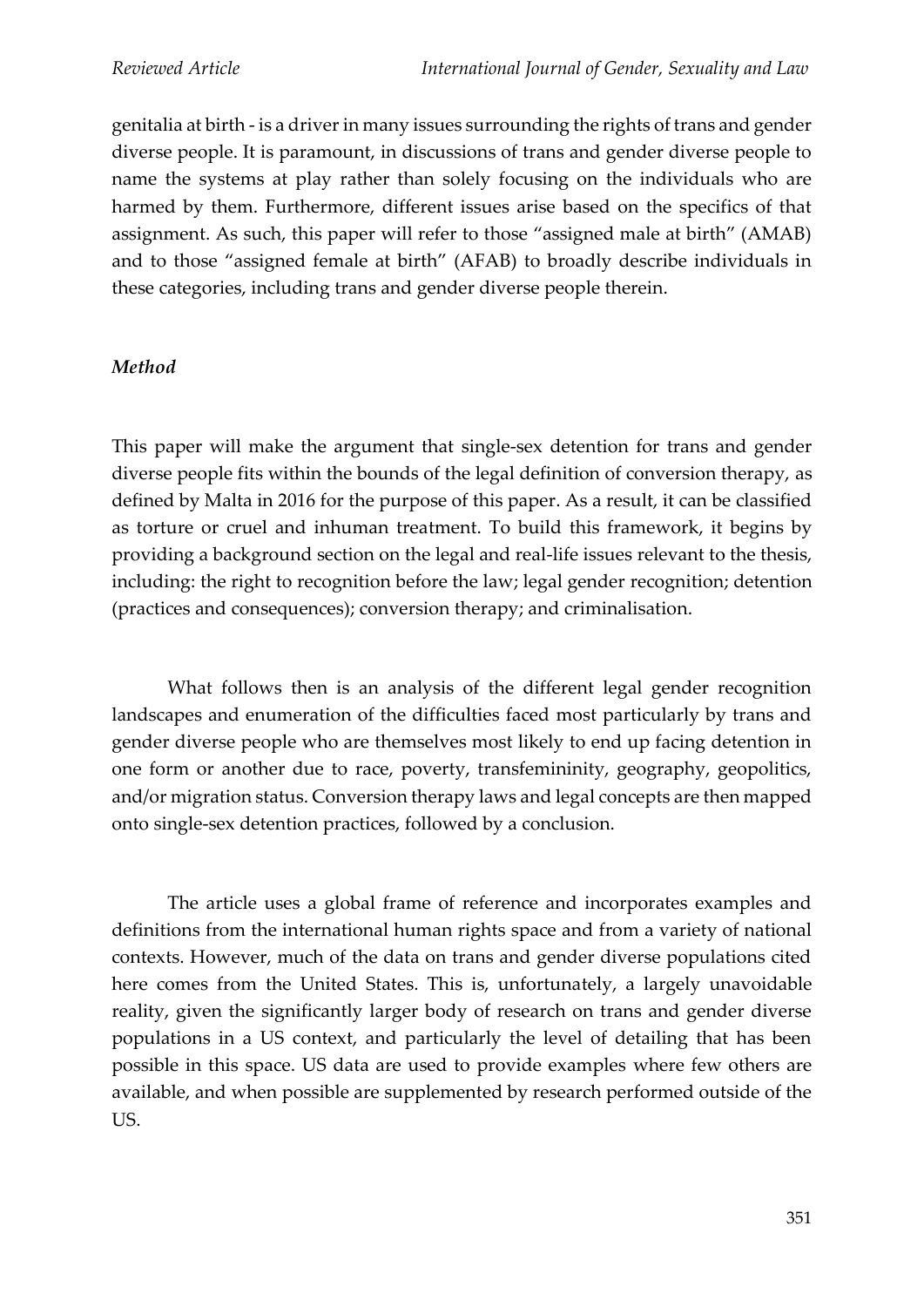# *Background*

*Right to recognition as a person before the law*

The responsibility for overseeing personhood and its recognition lies with States, as States maintain the citizen-State relationships which it impacts. Legal gender recognition, further described in the next section, is principally a component of the "right to recognition as a person before the law", which was first enshrined in Article 6 of the Universal Declaration of Human Rights and then in Article 16 of the International Covenant on Civil and Political Rights, Article 24 of the International Convention on the Protection of the Rights of All Migrant Workers and Members of Their Families, and Article 12 of the Convention on the Rights of Persons with Disabilities. (UN General Assembly, 1948; UN General Assembly, 1966; UN General Assembly, 2007) This right lies as a foundation for several other personal rights, including social and economic ones. It indicates that all individuals have the fundamental right to be recognised as persons on equal and non-discriminatory grounds. Failure to respect, protect, and fulfill this right can result in being "unable to vote, marry, get an education, bring a court case, or receive medical care".(UN Office of the High Commissioner for Human Rights, 2019)

The relationship between legal gender recognition and the right to recognition before the law comes to two main sets of consequences: (1) the personal lived impact of identification documents that are difficult to use or cannot be used for the purpose of verifying identity to the satisfaction of State and non-State actors; and (2) the societal impact of individuals being unable to identify themselves. On the individual level, satisfactory identification is required, to varying degrees across societies, to perform a wide array of daily functions, such as to send, receive or spend money, vote, assert parental or custodial rights, go to school, take public and mass forms of transportation, secure housing, marry and assert spousal rights, collect inheritance or social benefits, secure safe passage through random or mandatory identity checks by police or the military, and many others. These individual consequences map directly onto the concept of "statelessness". (Anderson, 2007; Blitz and Lynch, 2011; UNHCR, n.d.) As an example, in the context of banking, bank tellers regularly check Stateissued identification documents as part of processing transactions. When a bank client presents identification that, due to absence of legal gender recognition, does not match their appearance, the bank teller is in the position not only of assessing the identification document for the purpose of facilitating the transaction (Camminga,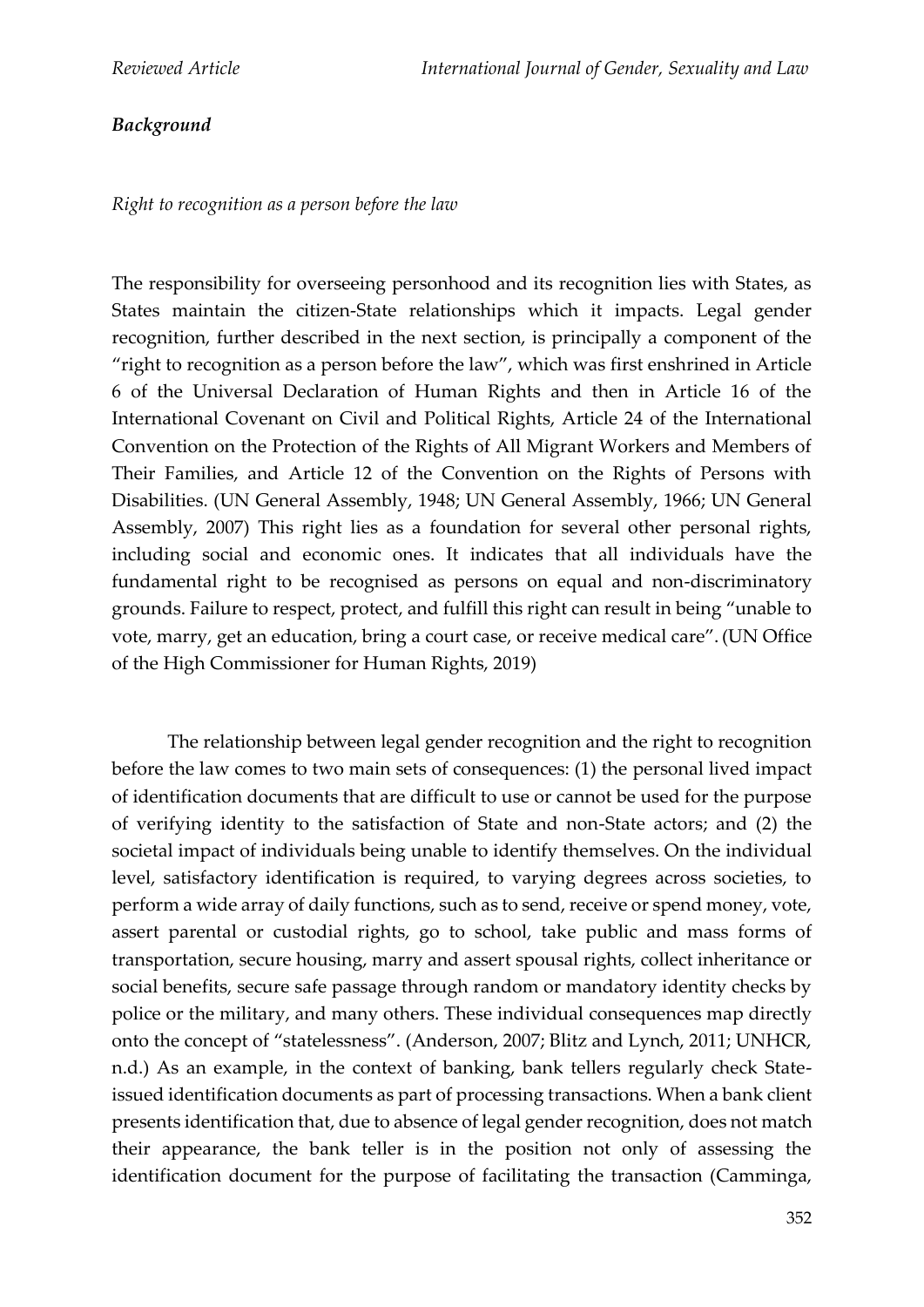2017; Whittle et al., 2007), but additionally of engaging the individual to attempt to prove or disprove the accuracy of the document. Trans and gender diverse people are consistently asked invasive questions about their medical transition history or bodies, forced to reveal and respond to names that they no longer use, and denied services. (BBC News, 2019; Taylor, 2015)

On the societal level, the existence of persons without adequate documentation increases strain on public systems, correlates with increased policing, and positions non-State actors to enforce access to the right to recognition as a person before the law without adequate information to perform the task. These societal consequences, similarly, map closely to the concept of "undocumented migration", though admittedly at an individual, and thus much smaller, scale. (Joly, 2000; Peralta-Gallego et al., 2018) For example, following on the individual banking example in the previous paragraph, when individuals are not in possession of adequate identification documents and thus unable to bank by traditional means, their income becomes removed from bank-based circulation, which has broad consequences on the banking industry in terms of lending and saving power, and beyond.

For all persons, individual presentation changes dramatically throughout the lifecycle. When these changes follow a socially constructed and accepted timeline, individuals are not only allowed but encouraged or even required by the State to update their identification documents; in doing so, the State meets its positive obligation to preserve the right to recognition as a person before the law. However, trans and gender diverse persons are regularly hindered in or barred from this practice, be it by law, policy, or individual bias on the part of State actors.

## *Legal gender recognition*

Access to legal gender recognition is commonly recognised as a reliable measure in the assessment of the rights of trans and gender diverse people within a jurisdiction. This process, commonly known as "LGR", typically includes changing one's name, sex or gender marker, and/or any sex-specific characteristics (such as a sex-specific number in one's identity number) on one's identification documents, including the birth certificate, family registry, identification card and passport. According to the Independent Expert on Protection against violence and discrimination based on sexual orientation and gender identity, as presented to the United Nations Human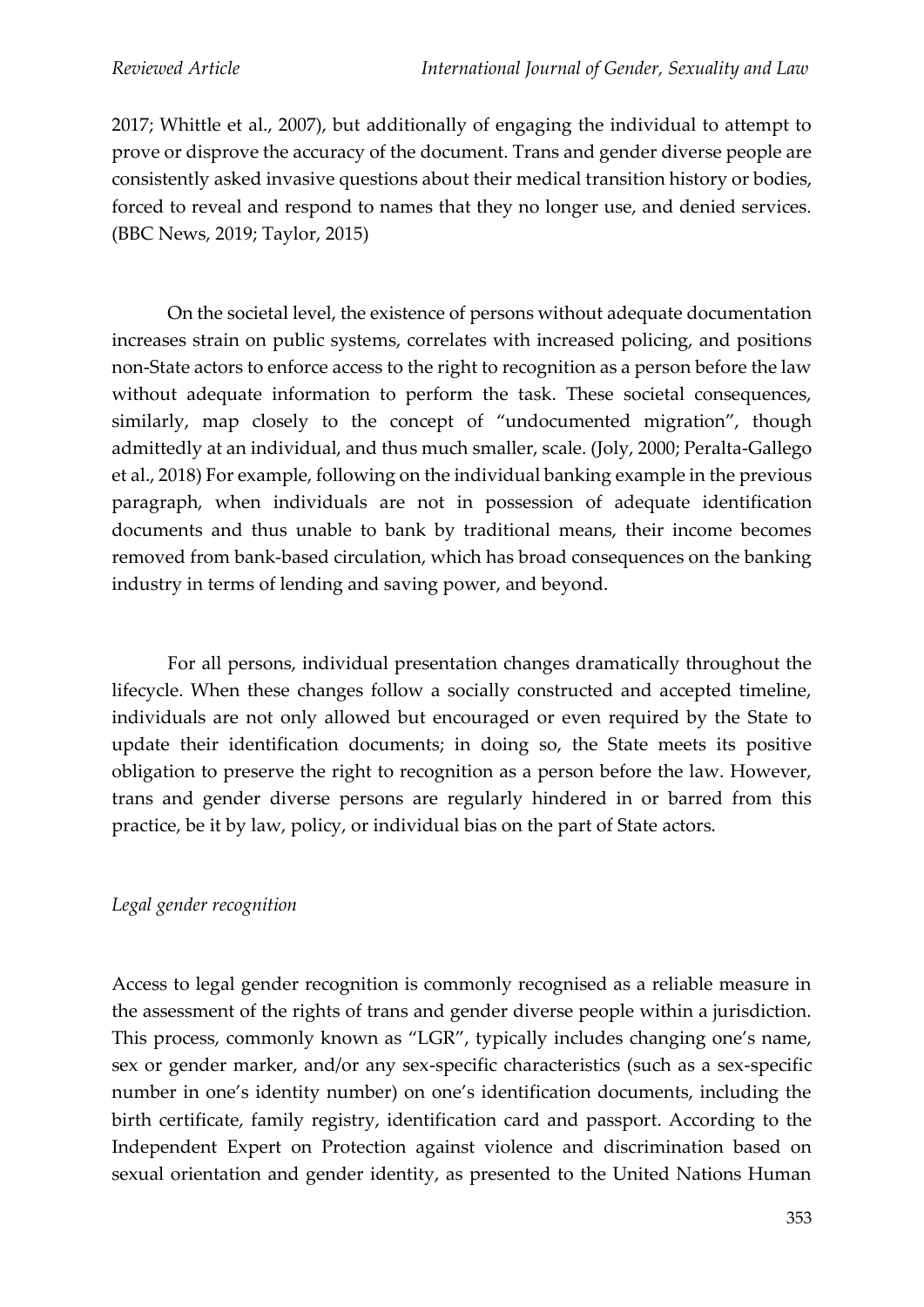Rights Council, the gold standard for this process is accessible, transparent, fast, and administrative, and allows access to male, female, and at least one other registration option. (Madrigal-Borloz, 2018) A third option, in addition to male and female, is valuable for several reasons, including the existence of modern and historical gender identities and practices that are not easily or willingly classified in the European colonial binary system (such as *muxe*, *travesti*, *kathoey*, Two Spirit, *fa'afafine*, nonbinary, and many others; Madrigal-Borloz, 2018) and the identities of some intersex persons<sup>3</sup> which fall outside of the socially constructed choices of "male" and "female".

Unfortunately, in most cases globally, the gold standard for LGR procedures remains unmet.<sup>4</sup> According to the Trans Legal Mapping Report, 2nd Edition (2017), only 2 states offer LGR procedures that at least in text meet with that standard (Malta and Argentina<sup>5</sup>); Uruguay<sup>6</sup> joined this list in 2018. Another state, Denmark, allows LGR with best practice procedures for adults and those of the age of majority, but not for minors. Further, an additional 5 states allow access via a near-gold standard process, but with no third gender or non-binary option (Luxembourg and Norway have no age restrictions, while Colombia, Ecuador, and Ireland only offer the neargold standard to persons of the age of majority). Outside of these 9 states, citizens in the remainder of the world (98.25% of the population) experience governmentimposed restrictive requirements such as forced sterilisation, forced surgeries or hormone treatment, forced divorce, third party intervention and/or assent, and/or forced psychiatric diagnosis, treatment, or hospitalisation, or they have no access by policy or procedure, or only have access in extraordinary circumstances as assessed by a judge. (ILGA, 2017; UN Department of Economic and Social Affairs, Population Division, 2017)

Furthermore, when it comes to non-binary and third gender recognition, only 7 states allow access at all, accounting for the 3 gold standard countries mentioned above, as well as India and Pakistan (not based on self-determination), Denmark (not open to minors), and Nepal (no free movement among male, female, and third gender markers; trans people can only take the third gender marker). It is also important to

non-federal laws and regulations are not included, as these are rarely relevant to detention placement. <sup>5</sup> As is often the case, implementation varies from the text of the law in the case of Argentina. This statement refers to the text directly.

<sup>3</sup> Intersex people are those "born with physical sex characteristics that don't fit medical and social norms for female or male bodies". (Intersex Human Rights Australia, 2013)

<sup>4</sup> As of 31 December 2018. Laws that are passed but not yet implemented are not included. Similarly,

<sup>6</sup> To date, there are no recorded cases of the provision being used.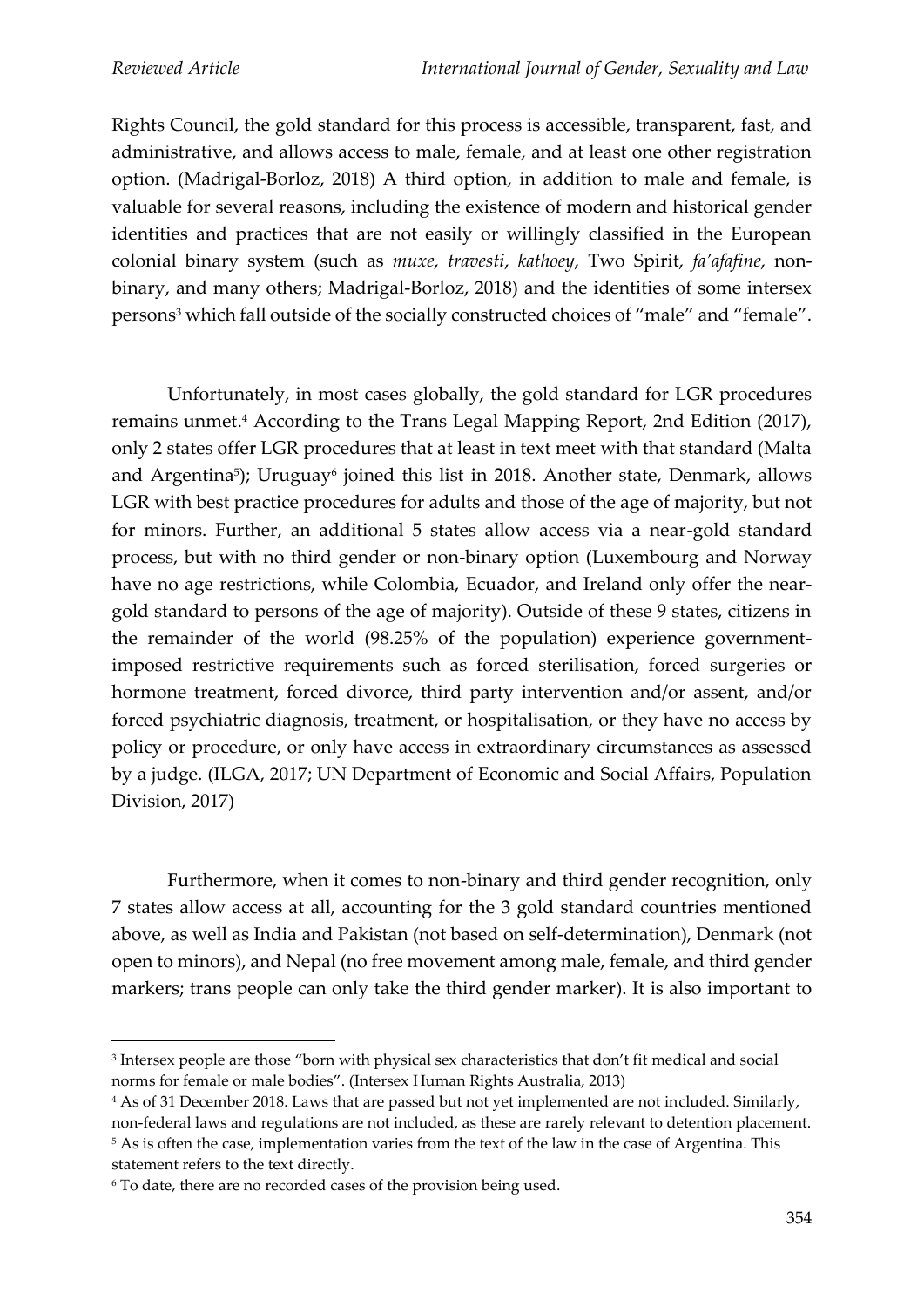note that as these processes are typically open only to citizens; they are rarely accessible to migrants, refugees or asylum seekers, unless and until they are granted citizenship (not only asylum, except in a few unique situations; Camminga, 2017) in the state where they reside. (Kohler et al., 2016) Given these restrictions, only 0.6% (UN Department of Economic and Social Affairs, Population Division, 2017) of the global population currently have full access to LGR in a manner that does not in any way violate the fundamental human rights of the individual. (ILGA, 2017; Transgender Europe, 2019; Yeung, 2016)

#### *Conversion therapy*

Conversion therapy, sometimes referred to as "corrective" or "reparative" therapy<sup>7</sup>, is defined in Maltese law as "any treatment, practice or sustained effort that aims to change, repress and, or eliminate a person's sexual orientation, gender identity and, or gender expression". (House of Representatives of Malta, 2016) These practices are generally considered to be conducted by family members and/or religious, medical, psychiatric, or educational actors. One specific technique for trans conversion therapy is, in fact, to coerce trans and gender diverse people to live in the gender culturally associated with their sex assigned at birth. (Zinck and Pignatiello, 2015)

There is a long history of conversion therapy-like practices used to coerce trans and gender diverse people into living as though they were cis. (Kohli, 2012; Schwartzapfel, 2013) The historical (and modern; Hoffman, 2009) conflation of trans and gender diverse identities with same-sex sexual orientations also leads to a diminished representation of trans-specific conversion therapy in historical records. In modern times, restrictive regulations on access to public toilets (Huffingtonpost.com, 2017) continue the trend of punishment for embodiment of gender diversity and constitutes a violation of the right to safe drinking water and sanitation. (Heller, 2016)

When it comes specifically to gender identity and gender expression, Malta, Ireland, and Uruguay, as well as parts of the US, Canada, and Spain, ban conversion therapy by law. (ILGA-Europe, 2019; Ashley, 2019) These practices are explicitly

<sup>7</sup> The phrasing on these practices, whether referred to as "conversion", "corrective" or "reparative" therapy, is contested due to the inaccurate implications of each of the phrases. For the purpose of this paper, "conversion therapy" is used for accessibility and clarity purposes only.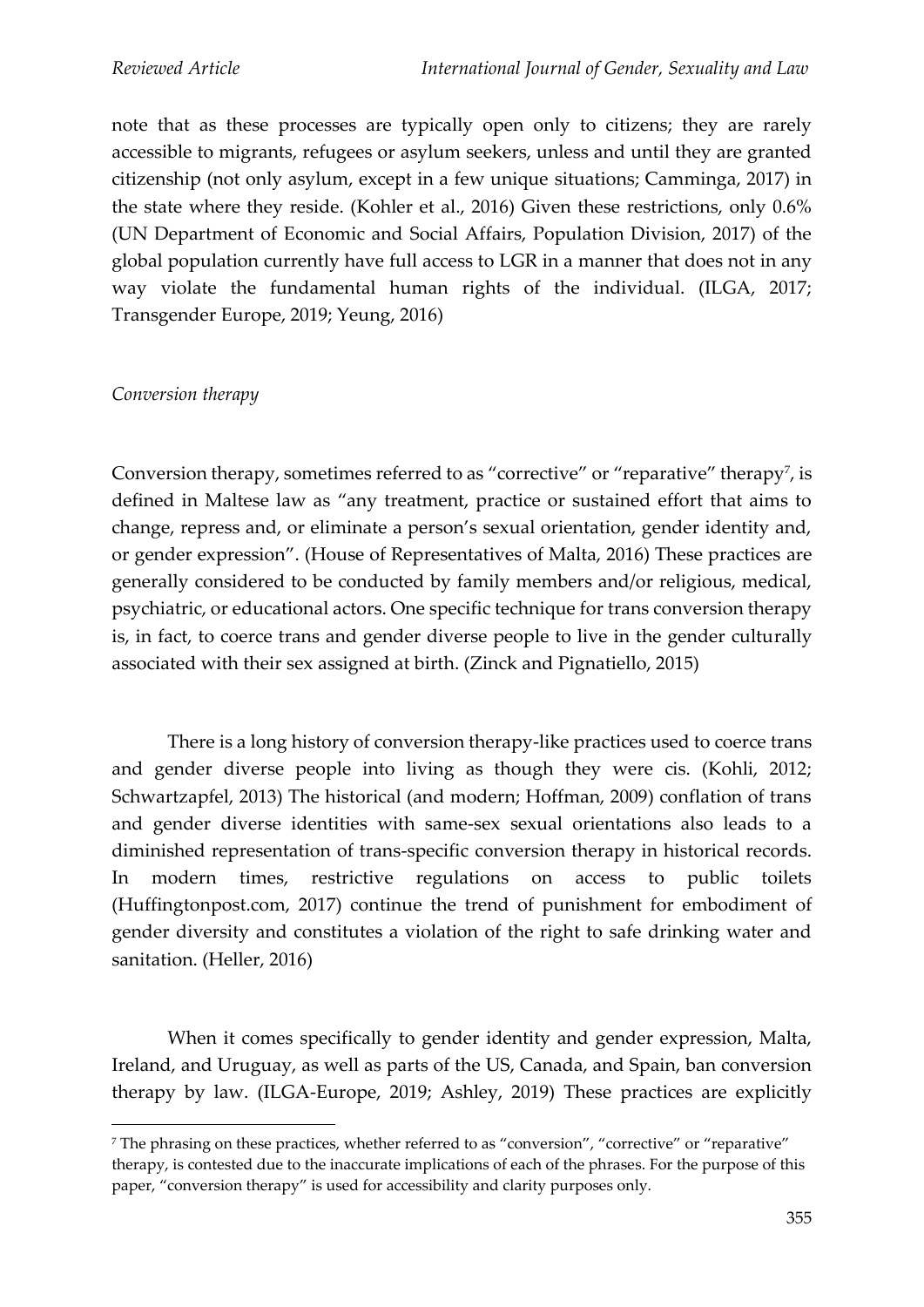prohibited by professional bodies in countries such as the United Kingdom (British Association for Counselling Psychotherapy et al., 2017) and the United States (Daniel and Butkus, 2015; American Psychoanalytic Association, 2012), as well as by the World Professional Association for Transgender Health (WPATH). (Coleman et al., 2012) Additionally, there is considerable interest, particularly in European states as well as the Americas, to implement further bans on these practices, as they are seen as inhumane treatment and in violation of personal autonomy and the right to selfdetermination. (Ashley, 2019)

#### *Criminalisation*

It is worth noting, in discussions of criminality and detention, that trans people are detained not only for crimes for which all citizens may be detained, but that there are also detention mechanisms that are more or less reserved for those whose gender expression deviates from societal norms and expectations. For many trans and gender diverse people, simply the reality of being trans and/or gender diverse results in criminalisation. This may be explicit within the law, as in at least 17 jurisdictions (national or local laws prohibiting certain gender expressions exist in Brunei, the Gambia, Indonesia, Jordan, Kuwait, Lebanon, Malawi, Malaysia, Myanmar, Nigeria, Oman, Saudi Arabia, South Sudan, Sri Lanka, Uganda, United Arab Emirates, United States of America). (Human Dignity Trust, 2019) These laws have been clearly and firmly condemned by international law mechanisms for nearly two decades. (Rodley, 2001) This presents, however, an incomplete picture.

Criminalisation may also occur through indirect means. One indirect means is through criminalisation of offenses against the public order, vagrancy, or other misdemeanor offenses, whereby trans and gender diverse people - as well as those perceived to be such - are targeted by police for over-policing under these laws or by use of laws criminalising consensual same-sex sexual activity. There is evidence of use of these kinds of laws by state actors in 26 and 9 states, respectively, to criminalise trans people.(Human Dignity Trust, 2019)

The second indirect means, which occurs much more widely and simultaneously is also much more difficult to document, is when law enforcement and state agents harass, detain, or otherwise abuse trans and gender diverse people without any reference to the law. This builds from personal anti-trans or transphobic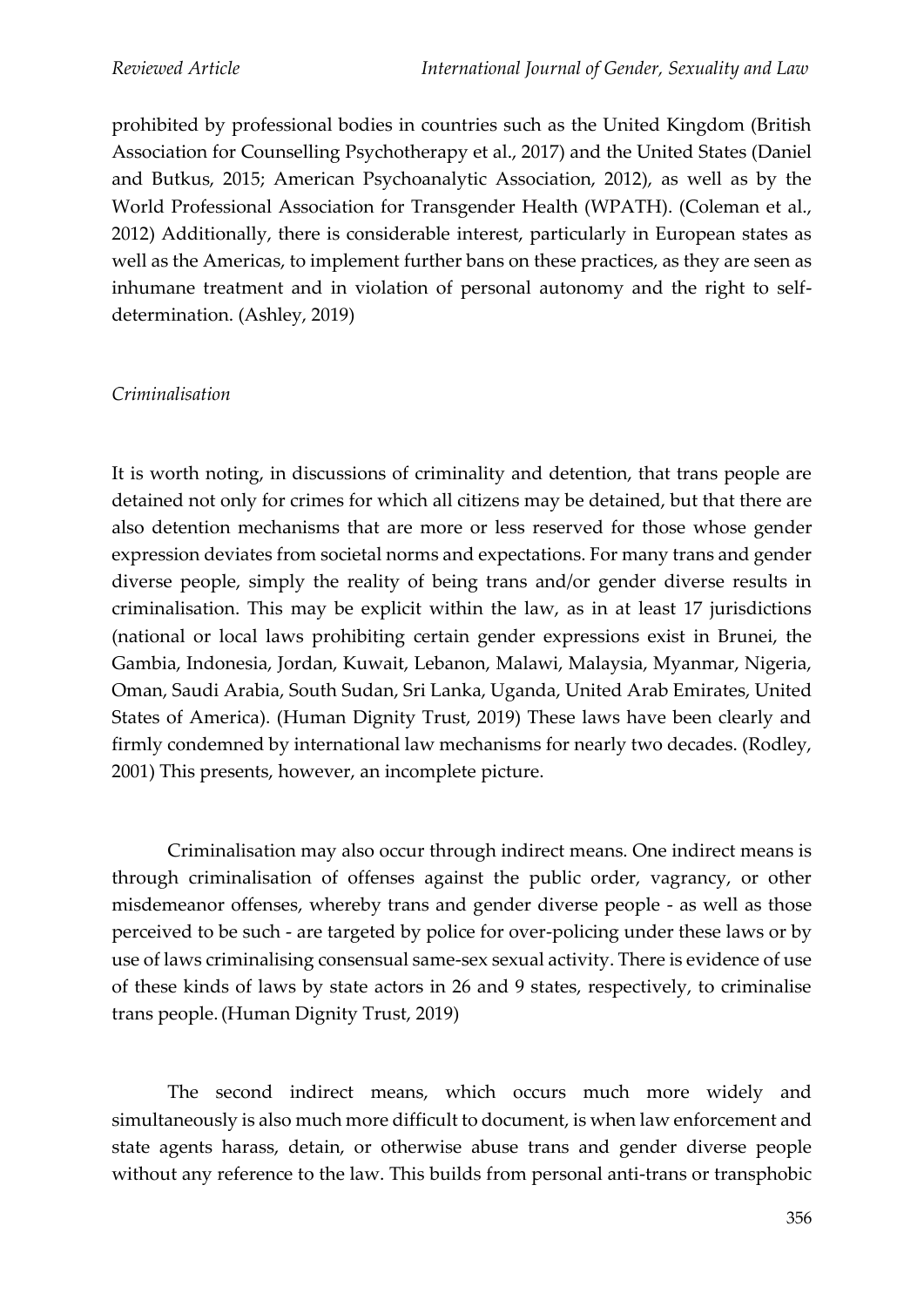bias held by law enforcement officers, which can lead them to harass or discriminate against trans and gender diverse people without any legal basis. (Carpenter and Marshall, 2017)

Finally, *de facto* criminalisation is extremely widespread for trans women and gender diverse people assigned male at birth (AMAB) in the context of criminalisation of sex work and the criminalisation of consensual same-sex sexual activity(Human Dignity Trust, 2019). Social bias, which impacts on all areas of life including access to education, housing, employment, and health, regularly forces trans women - most particularly trans women of color and trans and AMAB gender diverse people in the global south - to survive via participation in informal economies (Fedorko and Berredo, 2017). This systemic pressure, which is perpetuated on a global scale, is a significant factor both in the high incidence of anti-trans murder worldwide, with 369 reported murders of trans and gender diverse people collected by civil society in 2018 (Transphobia versus Transrespect, 2018), and in the extremely high HIV / AIDS burden carried by trans women and gender diverse AMAB people, with estimates indicating globally 19% of trans women are infected with HIV (48.8 times the general public average disease burden; Baral et al., 2013). It also, not surprisingly, significantly contributes to criminalisation. In only 3 jurisdictions around the world is sex work completely decriminalised: Niue, New Zealand, and New South Wales (Australia) (NSWP, 2019). One oft-reported experience of trans women and AMAB gender diverse people is that simply presenting a gender expression that is interpreted by others as that of a trans woman regularly results in others assuming that one is selling sex (Fedorko and Berredo, 2017; Human Dignity Trust, 2019). These assumptions are not limited to the general public, but also come from law enforcement and agents of the state (Carpenter and Marshall, 2017). As such, there is a significant over-policing of trans women and AMAB gender diverse people under the presumption of participation in sex work.

#### *Detention - practices*

Drawing together how criminalisation and pathologisation may result in increased incarceration, as well as noting that legal gender recognition has a specific and tangible impact in terms of conversion therapy, may help us understand how this impacts trans and gender diverse prisoners in practice. Detention is one context where access to legal gender recognition has a specific and tangible impact - be it psychiatric, carceral, asylum, or military. In 2017, the global prison population was estimated at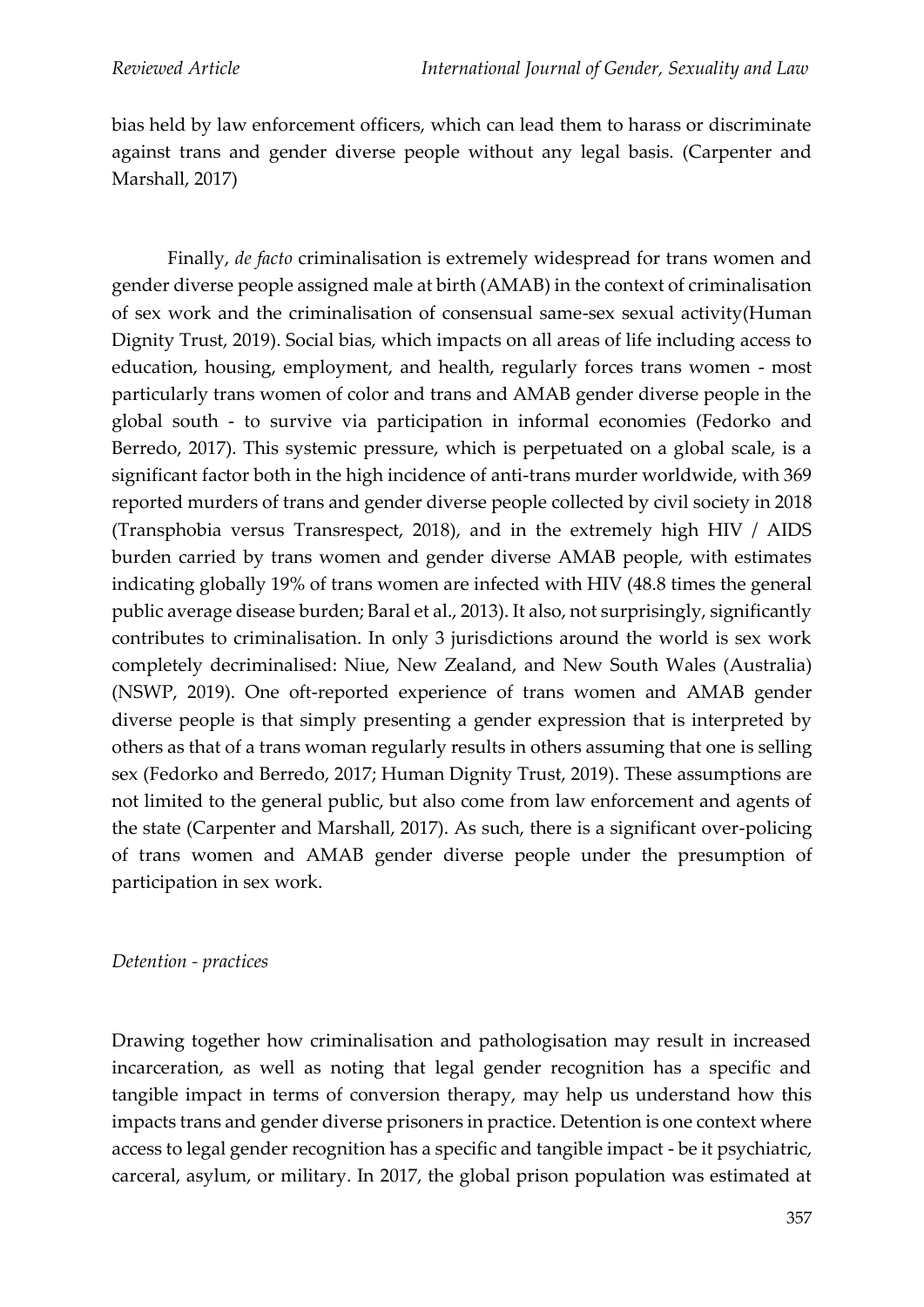10.74 million persons (Walmsley, 2017). Nearly all detention facilities are sexsegregated, providing housing for "men" and "women". When placing detainees into a sex category, in the vast majority of cases, this classification takes place only on the basis of the sex or gender marker on the detainee's official documents (Blight, 2000; Chitsawang, n.d.; National Center for Transgender Equality, 2019).

There have been efforts in a small number of States (Canada, Iceland, Malta, Scotland, England, and certain jurisdictions within Brazil and India) to institute policies that account for and adequately protect trans and gender diverse detainees. Canada (Correctional Service Canada, 2017), Malta (Correctional Services, Malta, 2016), Scotland (Scottish Prison Service, 2014) (under revision; Taylor, 2018), and the UK (National Offender Management Service, 2016)<sup>8</sup> have explicit policies pertaining to trans and gender diverse inmates that address a variety of issues related to detention, such as access to transition-related medical treatment, housing, and social support services.

In Iceland, much of carceral detention is not sex-segregated (Fangelsismálastofnun Rískins, 2018). In all jails as well as Hólmsheiði Prison, where the majority of incarcerated persons serve their sentences, all detainees have single cells, and the cells are in mixed-sex wards, with the exception of a small single-sex area designated for women who are victims of gender-based violence and unable to mix with the general population of detainees due to histories of trauma (Fangelsismálastofnun Rískins, 2018). To date, there have not been any openly trans or gender diverse inmates in Iceland; however, a prison structure without sex-based segregations promises to allow these detainees to experience detention more similarly to the general population and without the consequences described in this paper of single-sex detention. Furthermore, many trans and gender diverse people do not identify or present along lines that are acceptable in the context of the gender binary; $\degree$ it is reasonable to expect that non-binary and early-transition inmates could experience fewer negative gender-based consequences in detention facilities based on the Icelandic system.

<sup>&</sup>lt;sup>8</sup> This document is in the process of being updated, with a formal consultation to take place in November 2019.

<sup>9</sup> In the largest survey of trans people to date, conducted online in the United States, of the 28,000 respondents, 35% identified as non-binary (James et al., 2016).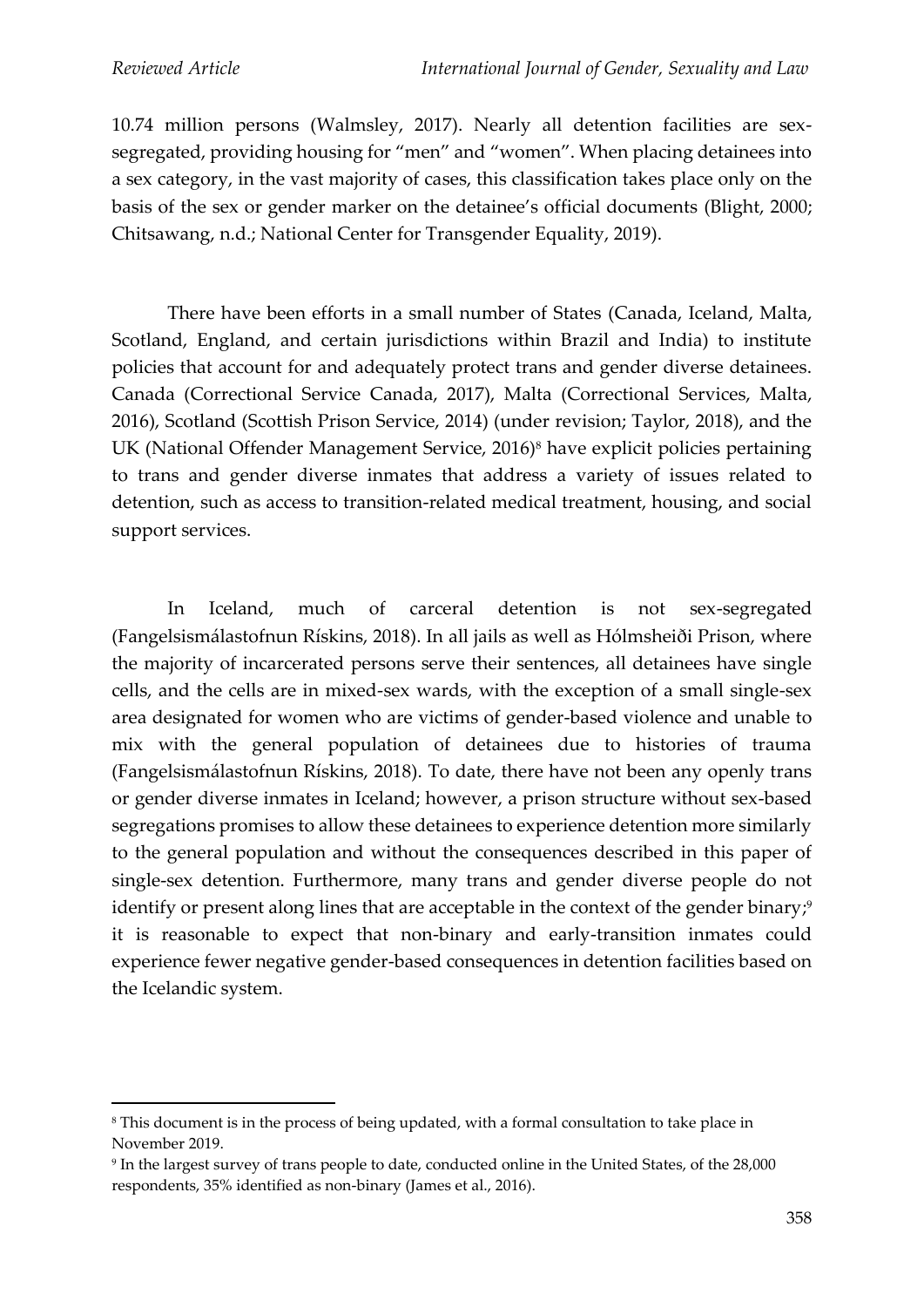Similarly, there are certain states in Brazil and India which have implemented trans-friendly detention policies. In Rio de Janeiro, Brazil, policies have been in effect since 2015 that allow trans and gender diverse persons assigned male at birth in detention to access hormone treatments, go by their current name, and be transferred to women's facilities (if they choose)(The Guardian, 2015). A 2019 preliminary ruling (The Rio Times, 2019) by a judge on the Federal Supreme Court of Brazil indicated that policies must protect trans women inmates; at the time of writing, the judgment awaits review by the full Federal Supreme Court panel. In Kerala, India, some prisons in the state have separate prison blocks for trans and gender diverse detainees (Babu, 2015). However, the rest of India does not yet have these facilities (Express News Service, 2019).

After instituting human rights-based processes in 2017, the US Federal Bureau of Prisons revised its Transgender Offender Manual (US Department of Justice, 2018) in 2018, reverting to a process based on "biological sex". This concept is not defined in the document, and requires trans and gender diverse detainees to have made "significant progress toward transition as demonstrated by medical and mental health histories" to receive consideration for placement in a sex-segregated detention facility based on their gender identity. This is problematic for trans and gender diverse people, as well as many intersex people, given that there is no set of clear benchmarks for "progress" and no universally agreed target for the transition process (particularly among trans and gender diverse people themselves). Moreover, many trans and gender diverse people are unable to access medical transition processes (White Hughto et al., 2017) due to medical issues including but not limited to hypertension, cardiovascular disease, and diabetes (Coleman et al., 2012), economic barriers, and social barriers.

Immigration, and specifically immigration detention, is also a context in which trans and gender diverse people experience human rights violations due to their gender identity and/or gender expression (Camminga, 2017). There have been some efforts to incorporate gender-appropriate housing into refugee and asylum detention facilities, but to date, the UNHCR Detention Guidelines (last updated in 2012) do not explicitly address this issue (UNHCR, 2012). Furthermore, there are multiple highprofile reports of deaths of trans women asylum seekers in the custody of United States Immigration and Customs Enforcement (ICE) in recent years (Fitzsimons, 2019; Albarrán Torres, 2019).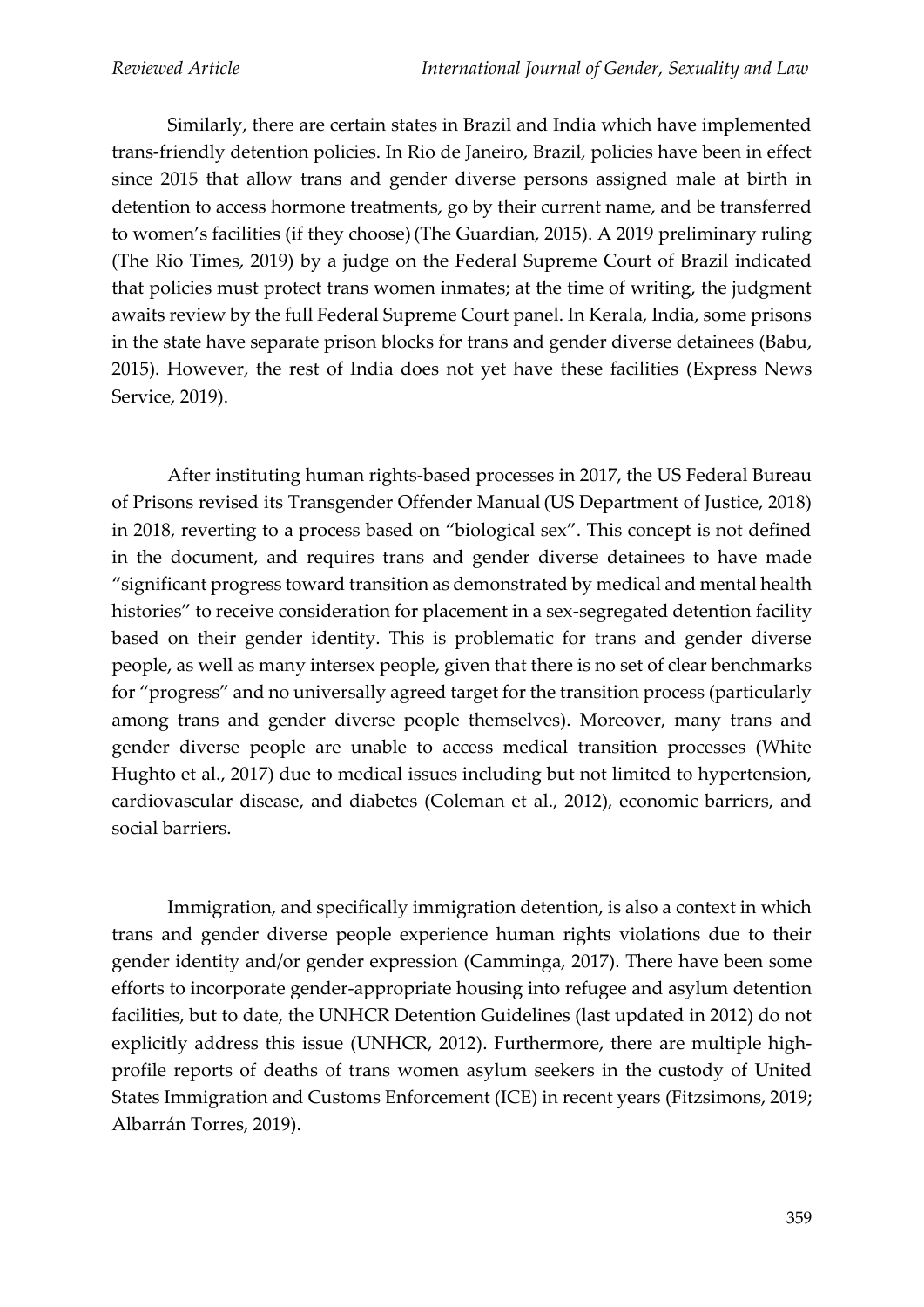A long history of psychopathologisation also creates conditions for the detention of trans people in psychiatric hospitals, either under the guise of fulfilling legal gender recognition requirements, as in Ukraine<sup>10</sup> (EuroVisionary, 2017), or at the behest of family members opposed to transition (Council of Europe, Committee on Bioethics, 2015). These detentions are specifically targeted at assessing the reality of a trans or gender diverse person's gender identity and/or expression, and in themselves constitute human rights violations (Willging et al., 2006; Pūras, 2017).

### *Detention - consequences*

For trans and gender diverse prisoners, there are myriad negative consequences to being housed in single-sex detention facilities based on sex assigned at birth. In both men-only and women-only facilities, these include threat or experience of physical violence, sexual violence, or psychological violence (Rodley, 2001; National Center for Transgender Equality, 2018); limited or barred access to gender affirming medical treatment (The Nation Thailand, 2019); limited or no access to psychological support services (McCauley et al., 2018); forced genital examinations (Roy, 2017); long-term solitary confinement (for "protection") (Magpantay, 2019); limited or no access to clothing, hairstyle, or other things fitting for one's gender expression (Blanc, 2018; Chambers, 2018); showers and bathrooms shared with only persons having a different gender, gender identity, or gender expression (Blanc, 2018); segregated and unequal housing (for "protection") (Blanc, 2018); and sexual and physical violence and humiliation by guards and staff (Blanc, 2018; Rodley, 2001).

## *Analysis*

## *Landscapes for LGR and their consequences*

For trans and gender diverse people, as described in the introduction, there are broadly three possible landscapes in regards to legal gender recognition: (1) the gold standard, where the process is accessible, transparent, quick, and affordable; (2) where there are restrictions that limit the accessibility, transparency, and affordability of the process; and (3) where there is no access at all. Landscape 1 exists only where the non-

<sup>&</sup>lt;sup>10</sup> Ukraine repealed legally mandatory psychiatric hospitalisation for access to gender affirming surgeries in January 2017.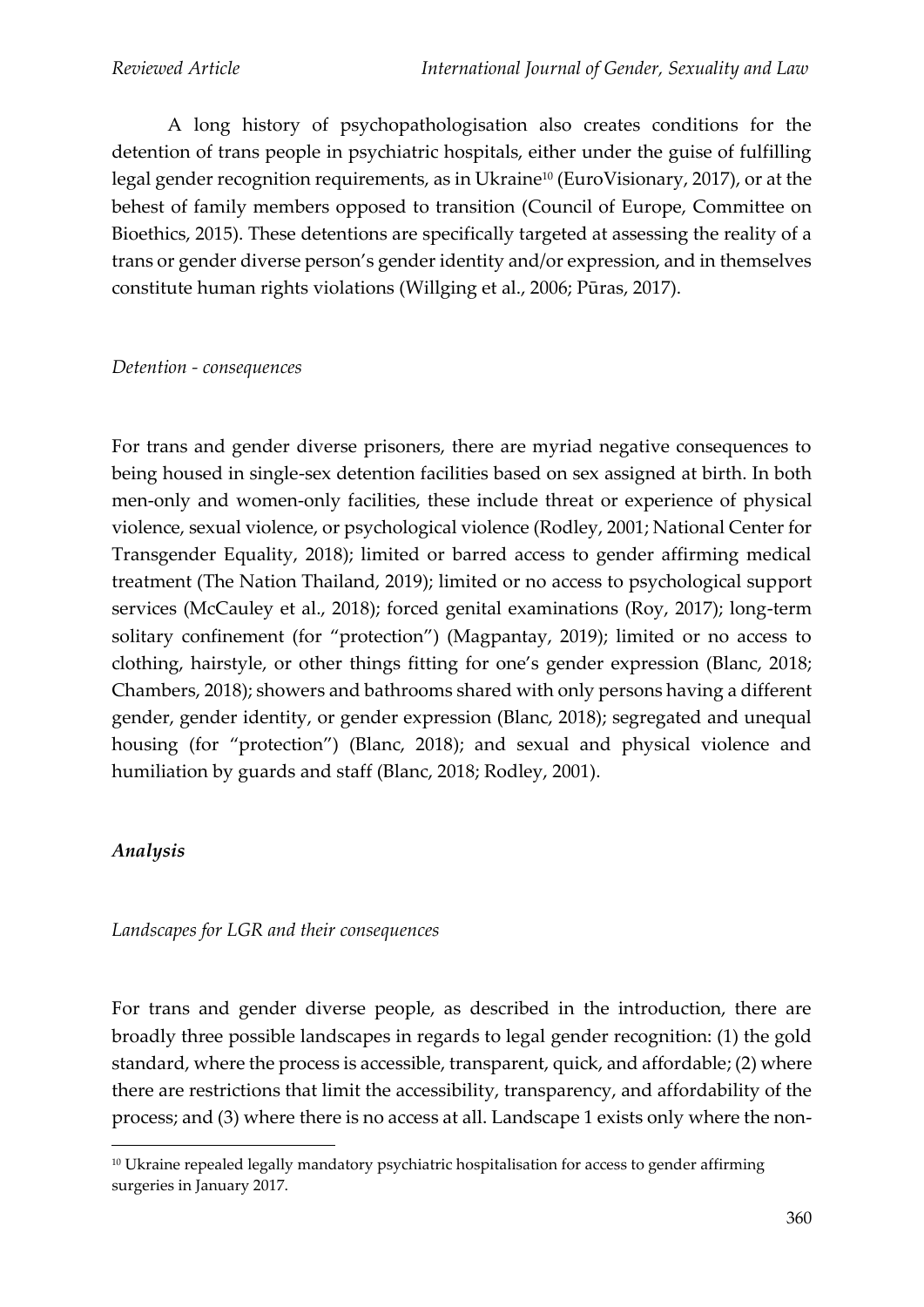binary-inclusive gold standard is in place - Uruguay, Malta, and Argentina - which account for a mere 0.64% of the global population (UN Department of Economic and Social Affairs, Population Division, 2017) and 0.87% of the global prison population (Walmsley, 2017). Trans and gender diverse people in the remainder of the world, accounting for more than 99% of the global population, are subject to something of a paradox.<sup>11</sup>

In Landscape 1, where trans people do have access to legal gender recognition based on a gold standard process, criminalisation can be at its lowest, with trans and gender diverse people subject mostly to indirect and *de facto* criminalisation (Arístegui et al., 2017). Even at its lowest, however, *de facto* criminalisation and discrimination are widespread, with for example 23% of respondents in a 2018 UK survey indicating that they would not be comfortable being around a trans person (Ipsos.com, 2018). Additionally, it is vital to note that the legal landscape comprises only part of the picture regarding the criminalisation and subsequent detention of trans people, with public opinion and bias making significant impacts as well.

In Landscapes 2 and 3, indirect and *de facto* criminalisation (as well as direct in parts of Landscape 3) are more widespread. Trans and gender diverse people who are unable to access LGR or are subject to significant barriers in the process are also thus further exposed to types of criminalisation that hinge on unmatched identity documents (which are inherently more common in these contexts, as additional barriers cumulatively limit the number of people who can access a process). The structural complexity in which trans and gender diverse people in these contexts exist becomes apparent when considering how multiple systems working from several angles collaborate to create lives for trans and gender diverse people that are inherently criminal, and thus force or coerce a change in gender identity and/or gender expression.

Once detained, trans and gender diverse people held in single-sex facilities based on their sex assigned at birth are subject to a variety of pressures and structural limitations that impact their safety and physical and mental health. Detention policies in some places prohibit access to transition-related medical care or only allow said

<sup>&</sup>lt;sup>11</sup> This paper is not arguing that detention conditions in Landscape 1 countries are consistently or inherently better than those in the other Landscapes, but rather to present the nuances of the problems which occur and the many moving pieces at the intersection of access to legal gender recognition, criminalisation, and single-sex detention.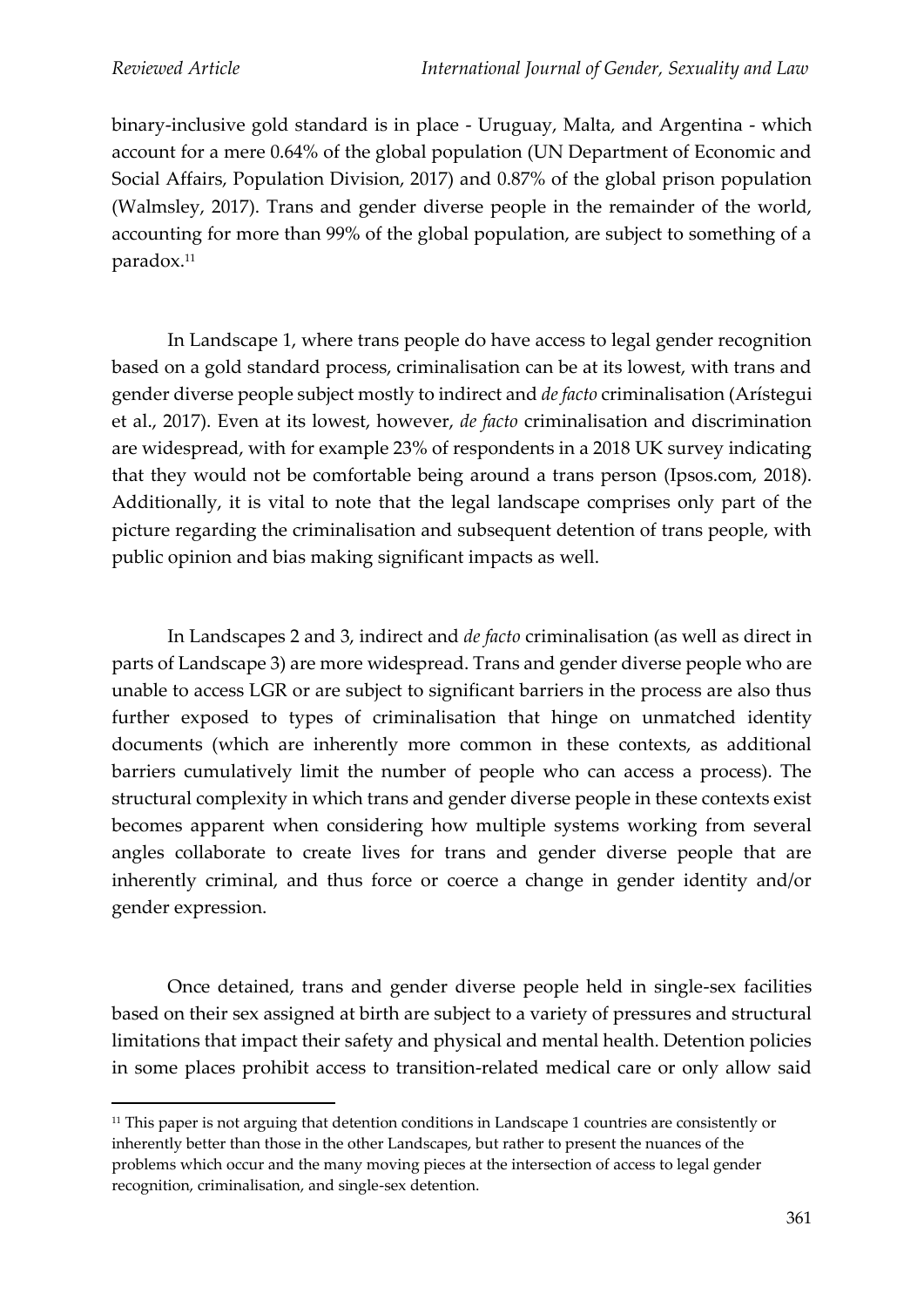access for those who began their medical transition prior to entering the facility (US Department of Justice, Federal Bureau of Prisons, 2018; McCauley et al., 2018). When access is available, it is often hindered by structural, interpersonal, and individual barriers (Clark et al., 2017). It is important to note here that this requirement does not simply hinge on starting a process, but also depends on having sufficient financial means to do so. Transition-related medical care is regularly accessed out-of-pocket for trans and gender diverse people as States often do not see it as medically necessary (Davy, 2011). Additionally, many trans and gender diverse people resort to informal markets to accessing transition-related medical care (Emmer et al., 2011); this generally fails to meet the requirement of "starting hormones before detention", given that there is no official medical paper trail (McCauley et al., 2018).

To present a composite, fictional scenario<sup>12</sup>: Celeste is a person assigned male at birth who comes out as a trans woman while living with her parents in Switzerland, where she is a citizen. Her family is not accepting, and she ends up experiencing homelessness. To earn sufficient income to survive, Celeste enters sex work. During this time, she is able to access transition-related medical care only via informal markets, due to underemployment and provider bias against both trans people and sex workers. This informal care is insufficient for legal gender recognition, and LGR in Switzerland requires a mental health diagnosis and medical interventions, which also incur costs. She is arrested for sex work and detained in a single-sex male facility, in line with her legal documents. Once inside the detention facility, she is unable to access transition-related medical care because she was receiving this care informally. She is housed with men, who sexually, physically, and mentally harass and assault her. In one moment during her detention, Celeste is placed in solitary confinement as an attempt to protect her from the violence of other inmates. She has no access to legal gender recognition while in detention due to refusal of transition-related medical care, which is a State requirement for accessing LGR. Additionally, the male detention facility bans make-up, long hair, and feminine clothing, forcing the detainee to adopt a masculine gender expression.

<sup>&</sup>lt;sup>12</sup> This composite is based on 18 years of involvement in work related to the human rights of trans and gender diverse people by the author in 4 countries (USA, Thailand, Germany, Belgium), including 4 years of international work at the United Nations and regional work in Asia and the Pacific as well as Europe. The composite was created to protect the identities of individuals and to explain a series of potential consequences in a concise manner. A correlation of the full scenario to a specific individual's story is coincidental.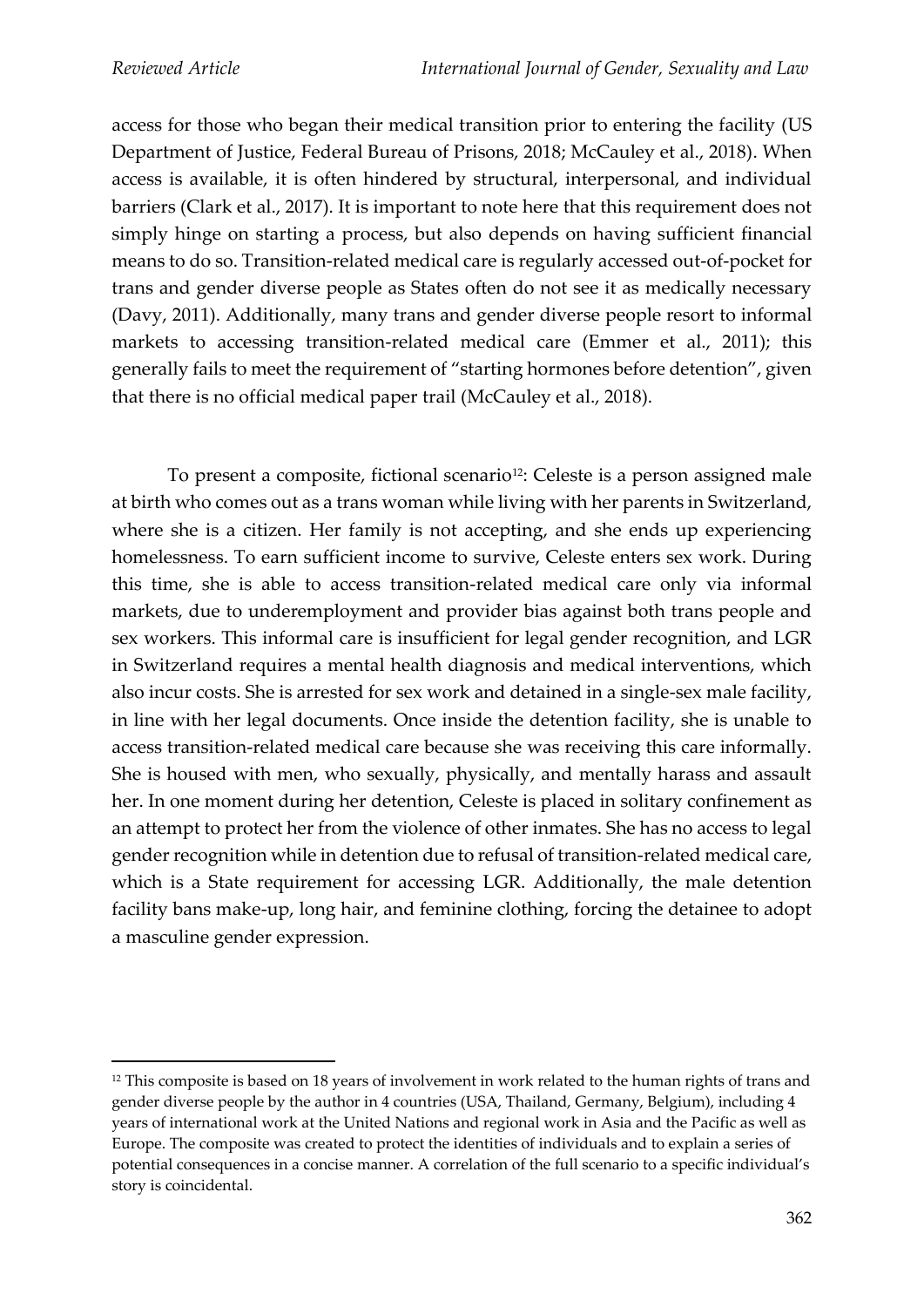As is evident, trans and gender diverse detainees face not one but a series of impossible circumstances - "impossible" because the systems in place in detention contexts force detainees to exist precisely within narrowly defined sex and gender norms that correspond with the detainee's sex/gender marker (which for over 97% of the world prison population (Walmsley, 2017)<sup>13</sup> is most likely to be their sex assigned at birth, regardless of if the detainee is trans or gender diverse).

Returning to the definition of conversion therapy, which is a practice that aims to change an individual's sexual orientation to heterosexual or gender identity to cisgender, it becomes clear that single-sex detention facilities based on sex assigned at birth force trans and gender diverse detainees into a specific kind of conversion therapy. From the previous example, Celeste was unable to access gainful formal work, and thus unable to start formal transition-related medical care or access legal gender recognition. Access to transition-related medical or legal processes in itself is a bidirectional problem, as insufficient financial resources limit access to transition processes, and inability to avail of transition processes results in limited access to employment and thus financial resources (Winter et al., 2018). She was unable to start or continue her medical care in detention, and unable to pursue LGR due to limited access to the aforementioned medical care (which would give her access to transitionrelated medical care, if she could access it) - another paradoxical situation which Celeste cannot escape. As such, she is forced by restrictive systems to live in a detention environment with other detainees not of her gender - one that is violent precisely due to the gendered component of detention - and she is barred from both medical and legal transition processes. She is furthermore forced to alter her gender expression based on facility rules and regulations, and coerced to alter her gender expression in response to the violence inflicted by other detainees and the 'protective measures' offered by the facility (long-term solitary confinement).The result is clear: trans and gender diverse detainees are structurally limited in their freedom of expression, denied access to recognition as a person before the law, and subjected to systemic conversion therapy practices while in detention.

A free choice cannot be made between one's own fundamental human rights, and a State which creates a situation where its citizens must make such a choice is implicitly violating those rights. For example, if a trans or gender diverse person is required to undergo psychiatric treatment and diagnosis to receive legal gender

<sup>13</sup> Argentina, Columbia, Denmark, Ecuador, Ireland, Luxembourg, Malta, Norway, and Uruguay, where legal gender recognition processes are gold standard or near-gold standard.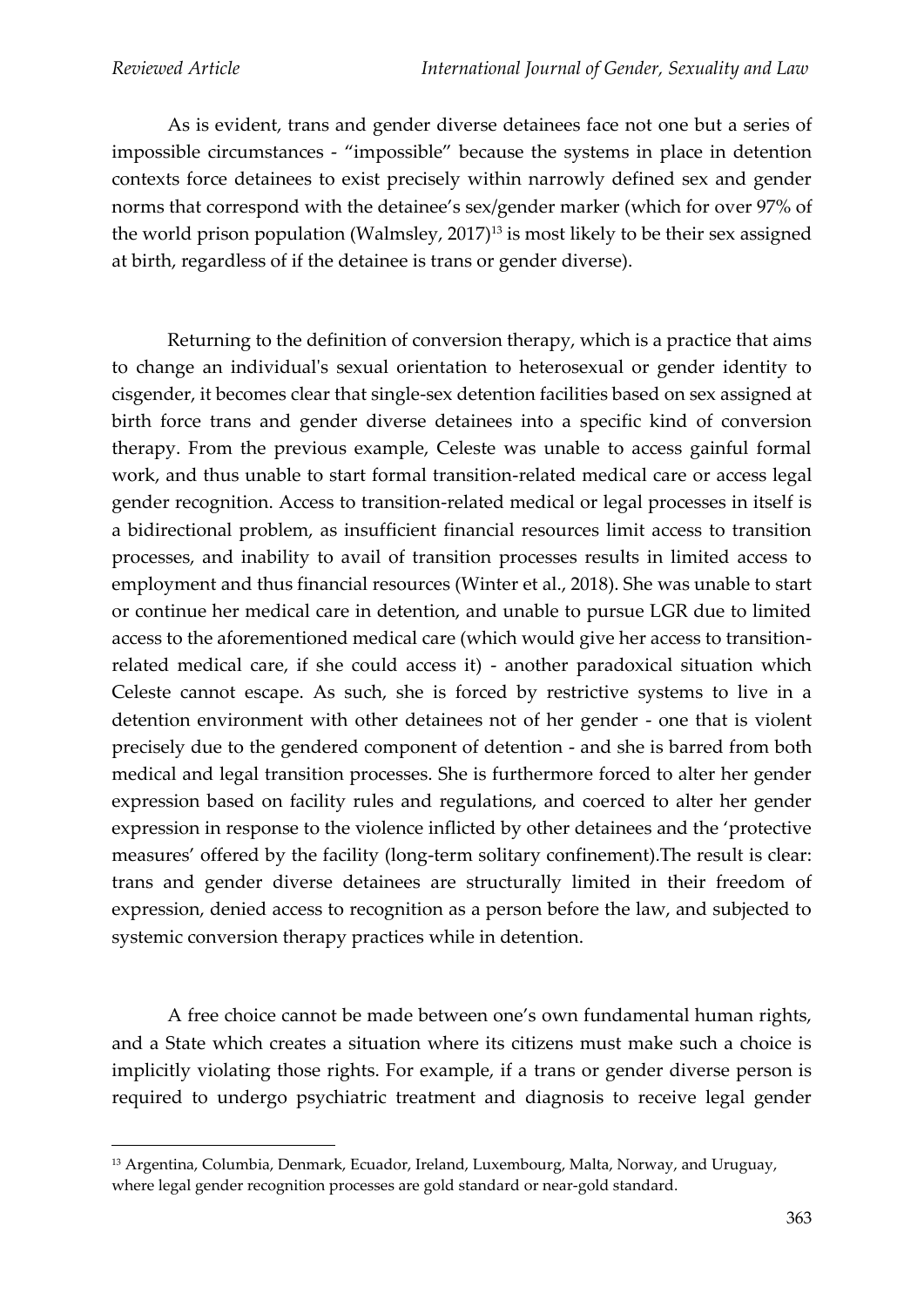recognition, this sets the right to recognition as a person before the law against the right to the highest standard of mental and physical health, as forced or coerced treatment never meets this standard (UN Office of the High Commissioner for Human Rights, 2018). As another example, if a person in detention is required to go into solitary confinement or change their gender expression for their own "protection", this sets the rights to freedom from torture and to the highest attainable standard of health against the right to freedom of expression (Fuller, 2018; UN General Assembly, 2015; Méndez, 2016) .

In a similar sense, single sex detention inherently creates direct violations of human rights for trans and gender diverse people. When a non-binary detainee is detained in a single-sex male or female facility, this compromises the right to freedom from torture. The same is true when trans and gender diverse AMAB people are detained in male facilities, and when trans and gender diverse AFAB people are detained in female facilities. Worth noting as well is the extreme risk of violence experienced by AFAB trans and gender diverse people in male prisons, with risk varying to some degree based on which surgeries the detained person has undergone (International Network of Civil Liberties Organizations, 2019). In fact, given a choice between male and female facilities, both AFAB and AMAB trans people have been known to choose the facility based on their sex assigned at birth, though for different reasons (trans and gender diverse AFAB people can fear for their safety in male facilities and feel safer in female ones, while the similar fear for safety among trans and gender diverse AMAB people house in male facilities can be solved by doing sex work for self-protection while in detention - something that would not be possible for them generally in female facilities) (International Network of Civil Liberties Organizations, 2019).

In the context of international human rights law, it is the duty of the State to ensure full, unhindered access to human rights. Having to choose one right or another, as an individual, is only possible when human rights are not being upheld by the State, and thus the State fails to meet its obligations under international law. The detention of trans and gender diverse persons in single-sex facilities inherently creates one of these choice-points, and thus always constitutes a violation of international human rights law.

*Mapping single-sex detention practices to legal definitions of conversion therapy*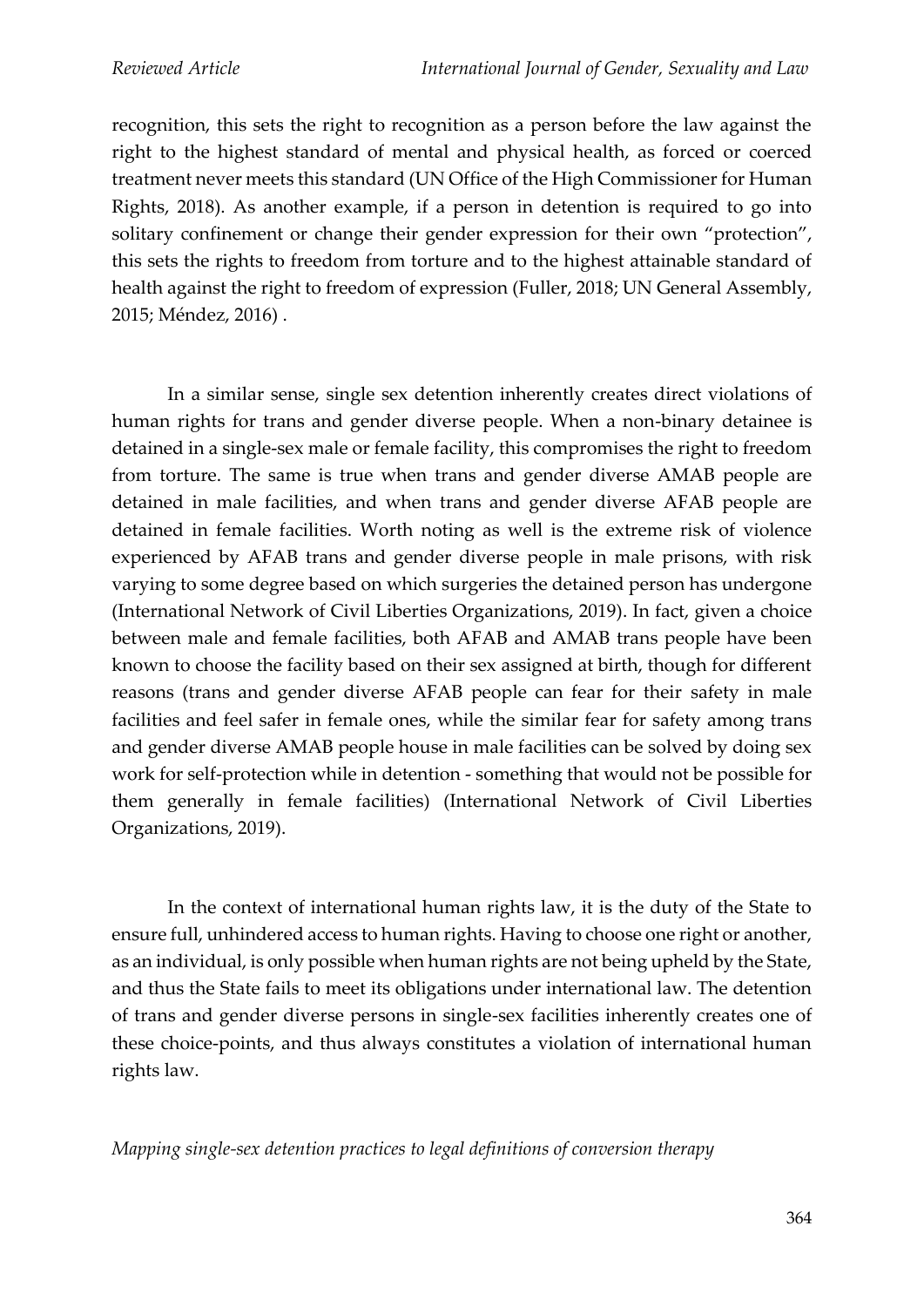As presented above, conversion therapy is "*any treatment, practice or sustained effort that aims to change, repress and, or eliminate a person's sexual orientation, gender identity and, or gender expression*" (House of Representatives of Malta, 2016). There are two main components of this definition that must be analysed in assessing the thesis: (1) what constitutes "treatment, practice or sustained effort"; and (2) applicability of "aims to change, repress and, or eliminate".

Firstly, on "treatment, practice or sustained effort", while 'treatment" in an international law context generally requires active action, neither "practice" nor "sustained effort" have this requirement. Given the above discussion of systematic response in places of detention to trans and gender diverse persons and their needs, "practice" refers to policies which place individuals on the basis of their legal sex/gender marker, as well as to policies banning certain haircuts or manners of dress based on stereotypical constructions of gender-based presentation. "Treatment" thus also refers to policies which respond to security concerns and incidents of violence by placing the trans or gender diverse detainee in long-term or indeterminate solitary confinement. Furthermore, policies that disallow access to transition-related medical and psychiatric care fall under banners of both "practice" and "sustained effort".

Secondly, "aims to change, repress and, or eliminate" clearly applies to policies which harm a trans or gender diverse individual's ability to express their gender (e.g. gender expression). This includes, but is not limited to, policies which (a) place individuals on the basis of their legal sex/gender marker, policies (b) ban certain haircuts or manners of dress based on stereotypical constructions of gender-based presentation, (c) respond to security concerns and incidents of violence by placing the trans or gender diverse detainees in long-term or indeterminate solitary confinement, and (d) disallow access to transition-related medical and psychiatric care.

Furthermore, the Maltese law goes on to state that:

- *3. It shall be unlawful -*
- *(a) for any person to:*
- *(i) perform conversion practices on a vulnerable person; or*
- *(ii) perform involuntary and, or forced conversion practices on a person; or*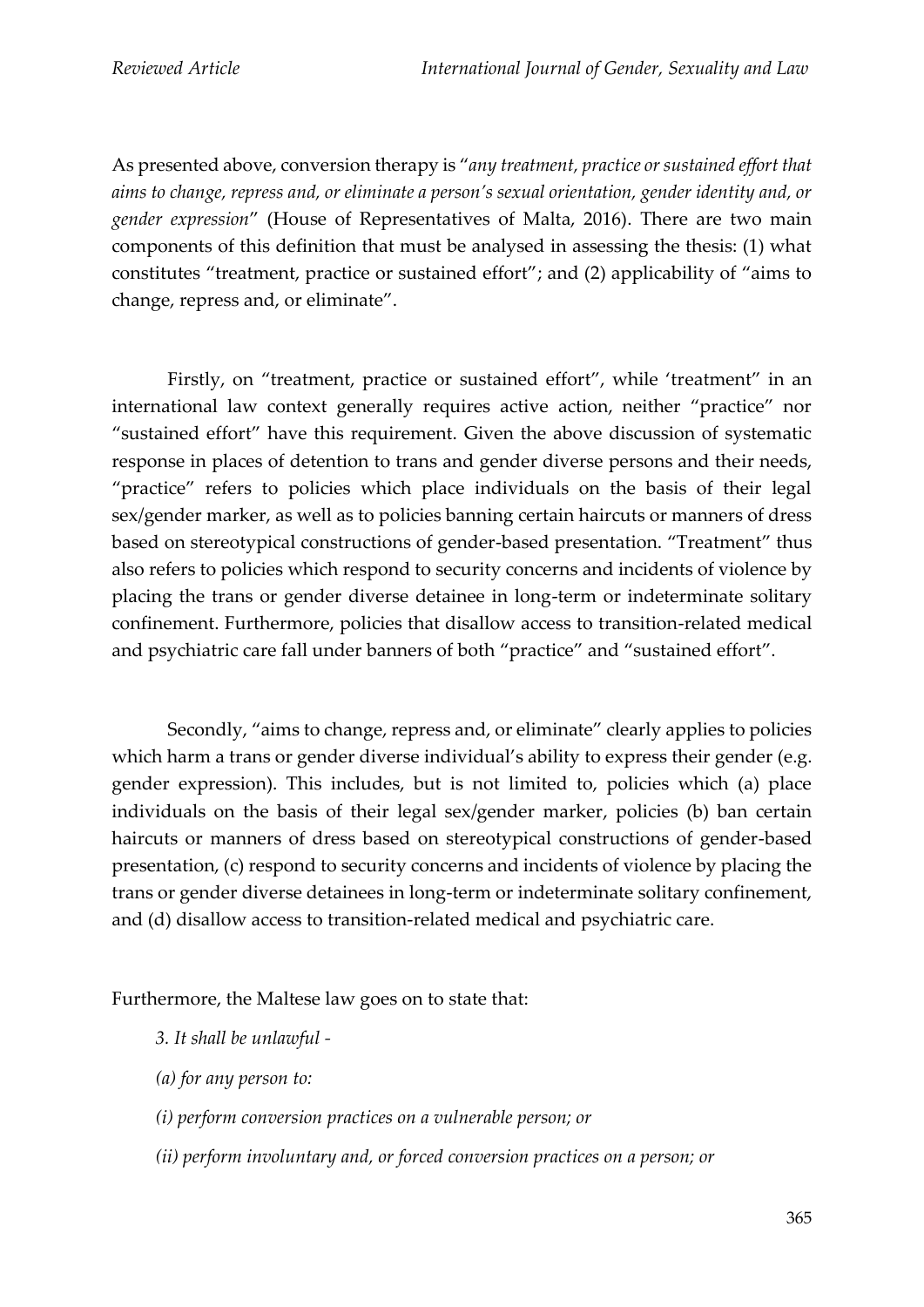*(iii) advertise conversion practices* (House of Representatives of Malta, 2016)

As persons in detention have a recognised limitation in their ability to participate in voluntary choices with full, free, and informed consent, as dissected and detailed thoroughly in the context of the Nuremberg Trials following World War II (Green, 1948; International Military Tribunal, 1950), the Maltese ban clearly addresses all detention-related practices in point 3(a)ii.

International human rights mechanisms have for years acknowledged that conversion therapies can be classified as torture (UNHCR, 2012b; UN Joint Statement, 2015). For example, a 2015 report from the Office of the High Commissioner for Human Rights on sexual orientation and gender identity states that "[Conversion] therapies have been found to be unethical, unscientific and ineffective and, in some instances, tantamount to torture" (UN Office of the High Commissioner for Human Rights, 2015). Additionally the Special Rapporteur on torture and other cruel, inhuman or degrading treatment or punishment, Juan E. Méndez made explicit calls to the United Nations for the banning of conversion therapies as early as 2013 due to their relevance to his mandate (Méndez, 2013; Méndez, 2016). The UN Committee against Torture has called for legal bans on conversion therapy on multiple instances (UN Committee Against Torture, 2016a; UN Committee Against Torture, 2016b; UN Committee Against Torture, 2017).

Given the landscape surrounding legislation related to conversion therapy, as well as international human rights law, it is thus possible to see a clear legal link between conversion therapy practices and single-sex detention practices. Furthermore, assessments in relation to the legality and classification of single-sex detention practices for trans and gender diverse persons map directly to those same assessments of conversion therapy. As such, single-sex detention arguably equates to conversion therapy and thus equates to torture or inhuman treatment.

#### *Conclusions*

The argument proposed in this paper is that single-sex detention for trans and gender diverse people fits within the definition of "conversion therapy". However, single-sex detention for trans and gender diverse people is typically framed as an administrative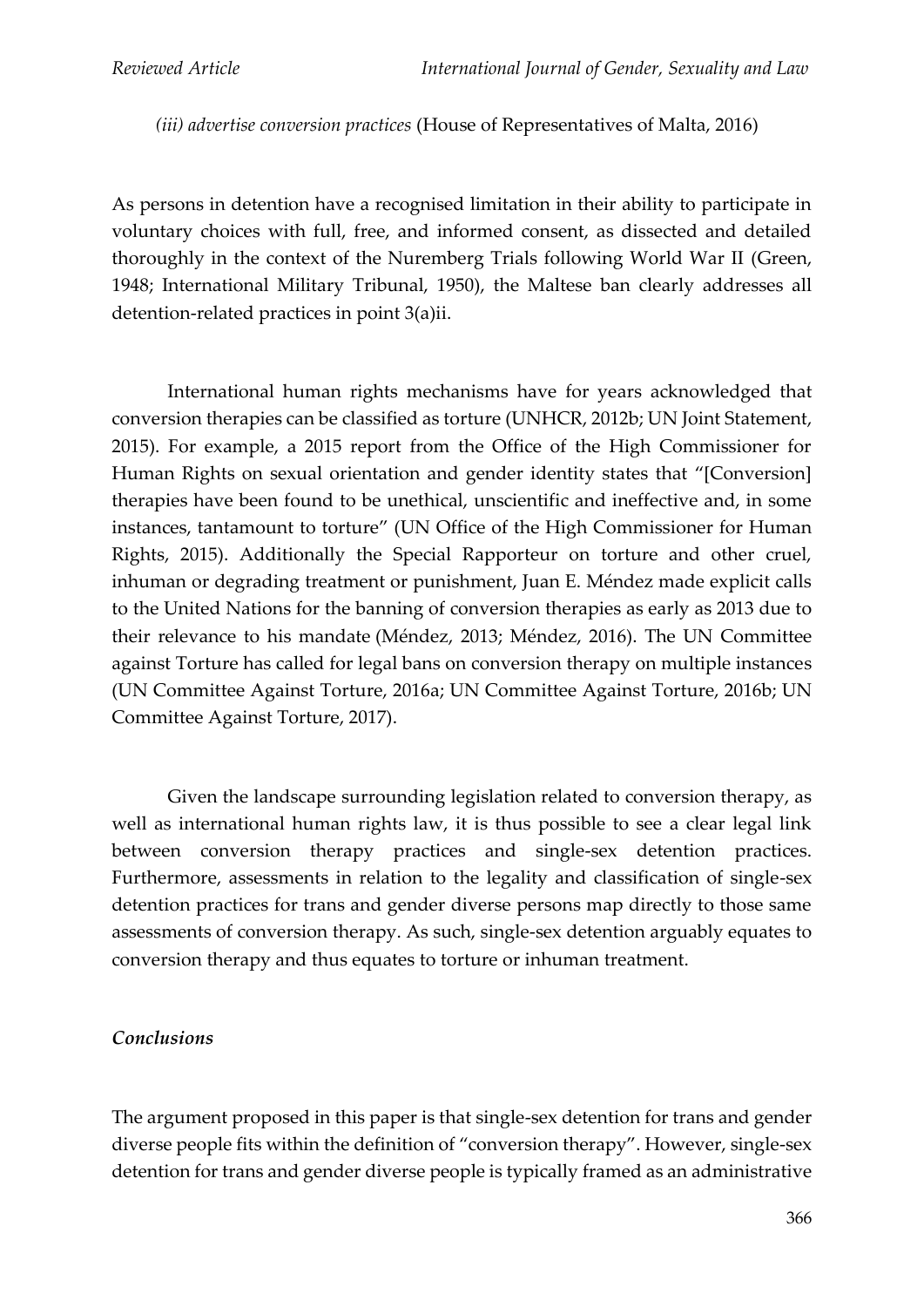issue - where or how to house trans and gender diverse detainees, how to provide or deny access to gender-affirming healthcare, and how to adequately protect them from increased risk of violence within detention facilities, for example. This paper argues that single-sex detention for trans and gender diverse people can be viewed through a different lens: that of the consequences of the single-sex closed context and its inherent rules and the impact of those rules on trans and gender diverse individuals and populations. The impact is one of coercion by the facility, and thus by the State responsible for said facility, on the detainee to change or modify their gender expression to avoid the potential consequences of its maintenance. This force occurs consistently around the world in medical, psychiatric, and religious contexts, and has been clearly denounced; however, so far, too little attention has been paid to the structural form of conversion therapy that exists within detention facilities.

It must be understood that decisions about punishment and the fitness of a punishment for a certain crime are decisions made by the State. The international human rights law framework clearly establishes the responsibility to both create and maintain these systems. However, for trans and gender diverse detainees, another layer of punishment is implicit in any and all single-sex detention - and more specifically, a punishment that is recognised by the same international frame as constituting torture or other cruel, unhuman or degrading treatment or punishment. Thus, housing trans and gender diverse people in any kind of single-sex detention is in violation of the principles of fundamental human rights, and as a result, must be completely eliminated in the process of meeting State human rights obligations. What is framed as a set of "complex administrative choices" is, in fact, far from innocent.

As a result of this equation, the next logical step is for bodies charged with the prevention of torture and reparations to torture victims to investigate, assess, provide guidance, and legislate to prevent further human rights abuses in this context. Furthermore, it is paramount that, so long as detention is deemed necessary, that all detention systems create methods to manage trans and gender diverse persons without institutionalising violations of their fundamental human rights. This requires meeting the fundamental principles of self-determination, the right to recognition before the law, and the right to freedom from torture and other cruel, inhuman or degrading treatment or punishment, as enshrined in the Universal Declaration of Human Rights.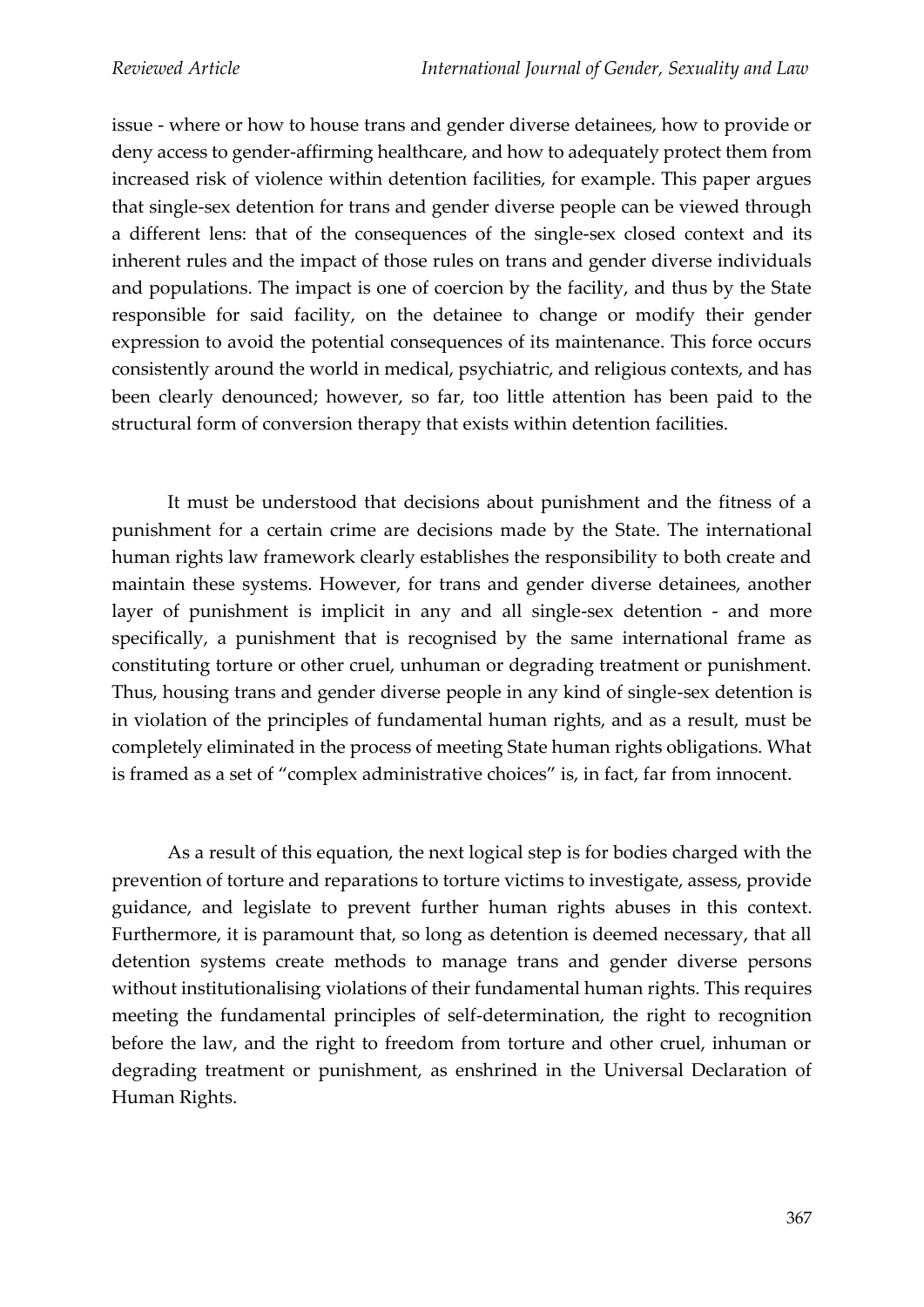The argument that all single-sex detention circumstances for trans and gender diverse people of course raises the question of solutions. This paper does not seek to present ideas for modifying carceral systems, given the structural barriers presented here and consequently that the most obvious solution would be for trans and gender diverse people to be house with other trans and gender diverse people – which would require increasing incarceration rates within this community, and that cannot be presented as a solution. Instead, the States must ask themselves about the feasibility of keeping trans and gender diverse people in carceral institutions at all in the context of their responsibilities under international human rights law. Thus, this is a call on States to consider non-carceral means of meting "justice" for trans and gender diverse populations, assessing thoroughly the state-based understanding of torture, cruel or inhumane treatment, and finally making radical attempts to de-institutionalise all minority populations, including trans and gender diverse people, and ultimately incarcerated populations altogether.

# *References*

Albarrán Torres, C. (2019). Another Migrant Tragically Died In US Custody Leaving Behind An 11-Year-Old Daughter. *Mitu*. Available at: [https://wearemitu.com/things](https://wearemitu.com/things-that-matter/migrant-dies-immigration-custody/)[that-matter/migrant-dies-immigration-custody/,](https://wearemitu.com/things-that-matter/migrant-dies-immigration-custody/) last accessed 06 August 2019.

American Psychoanalytic Association, (2012). *Position Statement on Attempts to Change Sexual Orientation, Gender Identity, or Gender Expression*. New York: American Psychoanalytic Association.

Anderson, B. (2006). *Imagined Communities*. London: Verso.

Arístegui, I., Radusky, PD., Zalazar, V., Romero, M., Schwartz, J. and Sued, O. (2017). Impact of the Gender Identity Law in Argentinean transgender women. *International Journal of Transgenderism*, 18(4), pp. 446-456.

Ashley, F. (2019). *Outlawing trans reparative therapy* (Unpublished master's thesis). McGill University Faculty of Law.

Babu, R. (2015). Transgender inmates in Kerala jails to get their own blocks. *Hindustan Times*. Available at: [https://www.hindustantimes.com/india/transgender-inmates-in](https://www.hindustantimes.com/india/transgender-inmates-in-kerala-jails-to-get-their-own-blocks/story-rCmoZYpWTEjvjvpUbKuUJK.html)[kerala-jails-to-get-their-own-blocks/story-rCmoZYpWTEjvjvpUbKuUJK.html,](https://www.hindustantimes.com/india/transgender-inmates-in-kerala-jails-to-get-their-own-blocks/story-rCmoZYpWTEjvjvpUbKuUJK.html) last accessed 02 August 2019.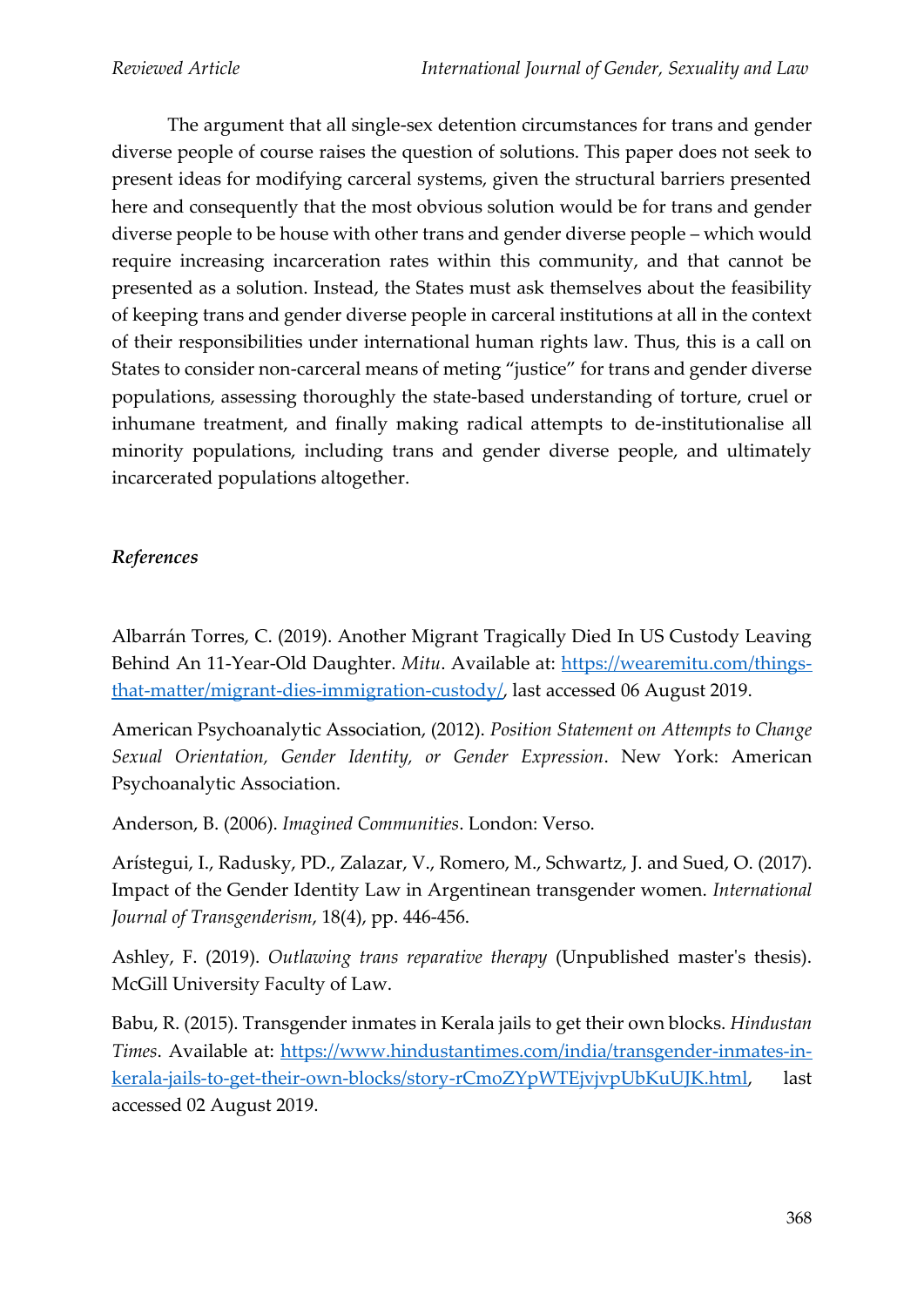Baral, SD., Poteat, T., Stromdahl, S., Wirtz, AL., Guadamuz, TE., Beyrer, C. (2013). Worldwide burden of HIV in transgender women: a systematic review and metaanalysis. *Lancet Infect Dis*., 13, pp. 214-222.

Blanc, J. (2018). *Towards the Effective Protection of LGBTI Persons Deprived of Liberty: A Monitoring Guide.* Association pour la prévention de la torture.

Blight, J. (2000). No. 168 Transgender Inmates, *Australian Institute of Criminology, Trends & Issues in Crime and Criminal Justice*. Available at: [https://aic.gov.au/file/5977/download?token=a4nFmIgD,](https://aic.gov.au/file/5977/download?token=a4nFmIgD) last accessed 03 August 2019.

Blitz, B., Lynch, M. (2011). *Statelessness and Citizenship: A Comparative Study on the Benefits of Nationality*. London: Edward Elgar Publications.

The British Association for Counselling Psychotherapy, The British Association for Behavioural and Cognitive Psychotherapies, The British Psychoanalytic Council et al. (2017). *UK Organisations Unite Against Conversion Therapy.* London, England: Royal College of General Practitioners.

BBC News. (2019). Bank froze transgender woman's account. *BBC News*. Available at: [https://www.bbc.com/news/uk-england-nottinghamshire-45406917,](https://www.bbc.com/news/uk-england-nottinghamshire-45406917) last accessed 20 August 2019.

Camminga, B., (2017). Categories and Queues: The Structural Realities of Gender and the South African Asylum System. *TSQ*, 4(1), pp. 61–77.

Carpenter, LF., Marshall, RB., (2017). Walking While Trans: Profiling of Transgender Women by Law Enforcement, and the Problem of Proof. *Wm. & Mary J. Women & L*., 24(1), pp. 5.

Chambers, D. (2018). Let me wear women's clothing in jail, demands transgender killer. *Sunday Times*. Available at: [https://www.timeslive.co.za/news/south](https://www.timeslive.co.za/news/south-africa/2018-11-01-let-me-wear-womens-clothing-in-jail-demands-transgender-killer/)[africa/2018-11-01-let-me-wear-womens-clothing-in-jail-demands-transgender-killer/,](https://www.timeslive.co.za/news/south-africa/2018-11-01-let-me-wear-womens-clothing-in-jail-demands-transgender-killer/) last accessed 05 August 2019.

Chitsawang, N. (n.d.). Transgender Prisoners in Thailand Keep Growing. *Thailand Criminology and Corrections*. Available at: [http://thaicriminology.com/transgender](http://thaicriminology.com/transgender-prisoners-in-thailand-keep-growing.html)[prisoners-in-thailand-keep-growing.html,](http://thaicriminology.com/transgender-prisoners-in-thailand-keep-growing.html) last accessed 04 August 2019.

Clark, K.A., White Hughto, J.M., Pachankis, J.E. (2017). "What's the right thing to do?" Correctional healthcare providers' knowledge, attitudes and experiences caring for transgender inmates. *Soc Sci Med*, 193, pp. 80–89.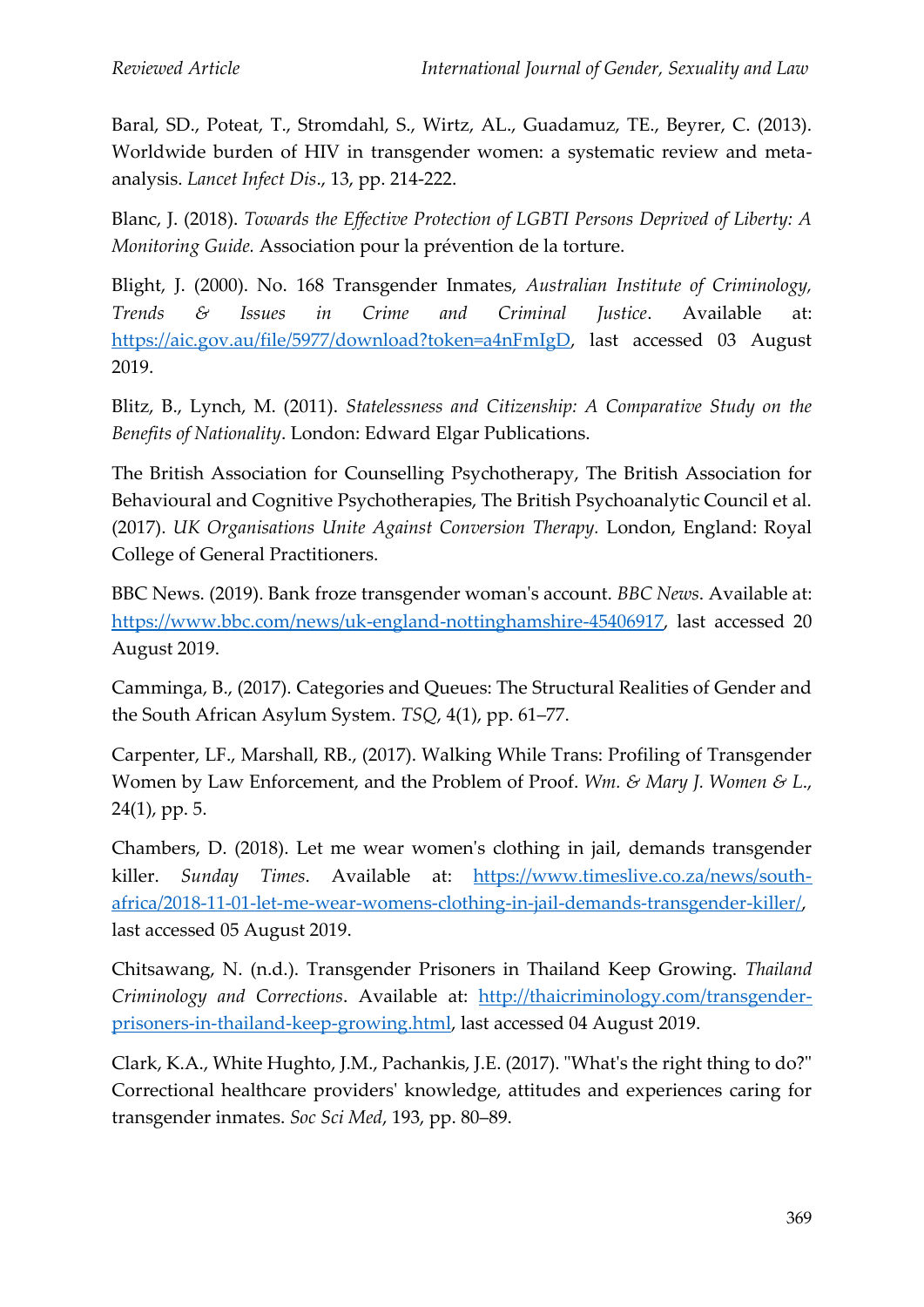Coleman, E., Bockting, W., Botzer, M., Cohen-Kettenis, P., Cuypere, G., Feldman, J., Fraser, L., Green, J., Knudson, G., Meyer, W.J., Monstrey, S., Adler, R.K., Brown, G., Devor, A.H., Ehrbar, R., Ettner, R., Eyler, E., Garofalo, R., Karasic, D. (2012). Standards of Care for the Health of Transsexual, Transgender, and Gender-Nonconforming People, Version 7. *International Journal of Transgenderism*, 13, pp. 165-232.

Correctional Service Canada, (2017). *Interim Policy Bulletin 584 Bill C-16 (Gender Identity or Expression)*. Available at: [https://www.csc-scc.gc.ca/acts-and](https://www.csc-scc.gc.ca/acts-and-regulations/584-pb-en.shtml)[regulations/584-pb-en.shtml,](https://www.csc-scc.gc.ca/acts-and-regulations/584-pb-en.shtml) last accessed 03 August 2019.

Correctional Services, Malta, (2016). *Trans, gender variant, & intersex inmates policy*. Available at: [https://meae.gov.mt/en/Documents/TRANS%20GENDER%20VARIANT%20and%20](https://meae.gov.mt/en/Documents/TRANS%20GENDER%20VARIANT%20and%20INTERSEX%20INMATES%20POLICY/Trans%20Gender%20Variant%20and%20Intersex%20Inmates%20Policy.pdf) [INTERSEX%20INMATES%20POLICY/Trans%20Gender%20Variant%20and%20Inter](https://meae.gov.mt/en/Documents/TRANS%20GENDER%20VARIANT%20and%20INTERSEX%20INMATES%20POLICY/Trans%20Gender%20Variant%20and%20Intersex%20Inmates%20Policy.pdf) [sex%20Inmates%20Policy.pdf,](https://meae.gov.mt/en/Documents/TRANS%20GENDER%20VARIANT%20and%20INTERSEX%20INMATES%20POLICY/Trans%20Gender%20Variant%20and%20Intersex%20Inmates%20Policy.pdf) last accessed 03 August 2019.

Council of Europe, Committee on Bioethics, (2015). *Additional Protocol on the protection of the human rights and dignity of persons with mental disorders with regard to involuntary placement and involuntary treatment: Compilation of comments received during the public consultation*, DH-BIO/INF (2015) 20.

Daniel H., Butkus R. (2015). Lesbian, gay, bisexual, and transgender health disparities: executive summary of a policy position paper from the American College of Physicians. *Ann Intern Med*., 163, pp. 135–137.

Davy, Z. (2011). *Recognizing transsexuals: Personal, political and medicolegal embodiment.* Aldershot: Ashgate.

Emmer, P., Lowe, A., Marshal, R.B. (2011) *This is a Prison, Glitter is Not Allowed: Experiences of Trans and Gender Variant People in Pennsylvania's Prison System*. Philadelphia, PA: Hearts on Wire Collection.

EuroVisionary. (2017). How much does Ukraine celebrate diversity?. *EuroVisionary.*  Available at: [https://www.eurovisionary.com/much-ukraine-celebrate-diversity/,](https://www.eurovisionary.com/much-ukraine-celebrate-diversity/) last accessed 08 August 2019.

Express News Service. (2019). Telangana needs to bring in laws to protect transgender prisoners: Activists*. The New Indian Express.* Available at: [http://www.newindianexpress.com/cities/hyderabad/2019/jan/17/state-needs-to](http://www.newindianexpress.com/cities/hyderabad/2019/jan/17/state-needs-to-bring-in-laws-to-protect-transgenders-activists-1926133.html)[bring-in-laws-to-protect-transgenders-activists-1926133.html,](http://www.newindianexpress.com/cities/hyderabad/2019/jan/17/state-needs-to-bring-in-laws-to-protect-transgenders-activists-1926133.html) last accessed 02 August 2019.

Fangelsismálastofnun Rískins, (2018). *Fangelsið Hólmsheiði.* Available at: [https://www.fangelsi.is/fangelsin/holmsheidi/,](https://www.fangelsi.is/fangelsin/holmsheidi/) last accessed 18 August 2019.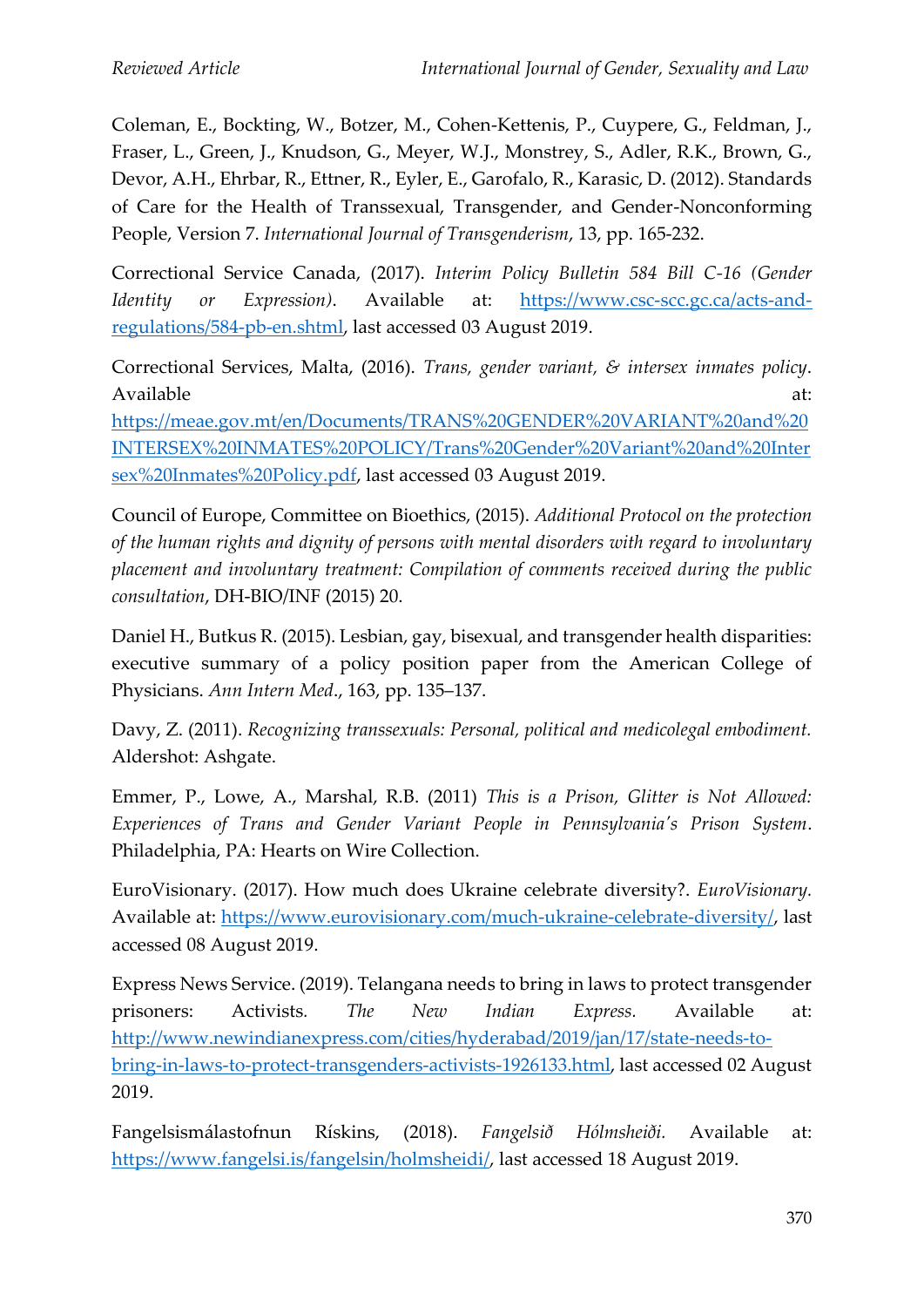Fedorko, B., Berredo, L. (2017). *The vicious circle of violence: Trans and gender-diverse people, migration, and sex work.* Berlin: Transgender Europe.

Fitzsimons, T. (2019). Transgender ICE detainee died of AIDS complications, autopsy shows*. NBC News*. Available at: [https://www.nbcnews.com/feature/nbc](https://www.nbcnews.com/feature/nbc-out/transgender-ice-detainee-died-aids-complications-autopsy-shows-n994836)[out/transgender-ice-detainee-died-aids-complications-autopsy-shows-n994836,](https://www.nbcnews.com/feature/nbc-out/transgender-ice-detainee-died-aids-complications-autopsy-shows-n994836) last accessed 06 August 2019.

Fuller, S. (2018). Torture as a Management Practice: The Convention Against Torture and Non-Disciplinary Solitary Confinement*, Chicago Journal of International Law*, 19(1), p. 102.

Green D.H. (1948). Ethics Governing the Service of Prisoners as Subjects in Medical Experiments. *JAMA,* 136(7), pp. 457–458.

The Guardian. (2015). Rio prisons aim to curb abuse against trans inmates with new regulations. *The Guardian*. Available at: [https://www.theguardian.com/world/2015/jul/28/rio-prisons-abuse-transgender](https://www.theguardian.com/world/2015/jul/28/rio-prisons-abuse-transgender-inmates)[inmates,](https://www.theguardian.com/world/2015/jul/28/rio-prisons-abuse-transgender-inmates) last accessed 20 August 2019.

Heller, L. (2016). *Report of the Special Rapporteur on the human right to safe drinking water and sanitation*. A/HRC/33/49.

Hoffman, MC. (2009). The Psychological Profession and Homosexuality: Lunatics Running the Asylum? *LifeSite*. Available at: [https://www.lifesitenews.com/news/the](https://www.lifesitenews.com/news/the-psychological-profession-and-homosexuality-lunatics-running-the-asylum)[psychological-profession-and-homosexuality-lunatics-running-the-asylum,](https://www.lifesitenews.com/news/the-psychological-profession-and-homosexuality-lunatics-running-the-asylum) last accessed 07 August 2019.

House of Representatives of Malta, (2016). *Affirmation of Sexual Orientation, Gender Identity and Gender Expression Act*, Bill 167 (2016). Available at: [https://parlament.mt/media/37140/bill-167-affirmation-of-sexual-orientation-gender](https://parlament.mt/media/37140/bill-167-affirmation-of-sexual-orientation-gender-identity-and-gender-expression-bill.pdf)[identity-and-gender-expression-bill.pdf,](https://parlament.mt/media/37140/bill-167-affirmation-of-sexual-orientation-gender-identity-and-gender-expression-bill.pdf) last accessed 01 August 2019.

Huffingtonpost.com. (2017). Trump Administration Rescinds Protections For Transgender Students. *Huffington Post*. Available at: [https://www.huffpost.com/entry/donald-trump-](https://www.huffpost.com/entry/donald-trump-transgender_n_58ac4fe8e4b0a855d1d9d278)

[transgender\\_n\\_58ac4fe8e4b0a855d1d9d278,](https://www.huffpost.com/entry/donald-trump-transgender_n_58ac4fe8e4b0a855d1d9d278) last accessed 07 August 2019.

Human Dignity Trust, (2019). *Injustice Exposed: The Criminalisation of Transgender People and its Impacts*. London: Human Dignity Trust.

ILGA (International Lesbian, Gay, Bisexual, Trans and Intersex Association): Chiam, Z., Duffy, S. and González Gil, M. (2017). *Trans Legal Mapping Report 2017: Recognition before the law*. Geneva: ILGA.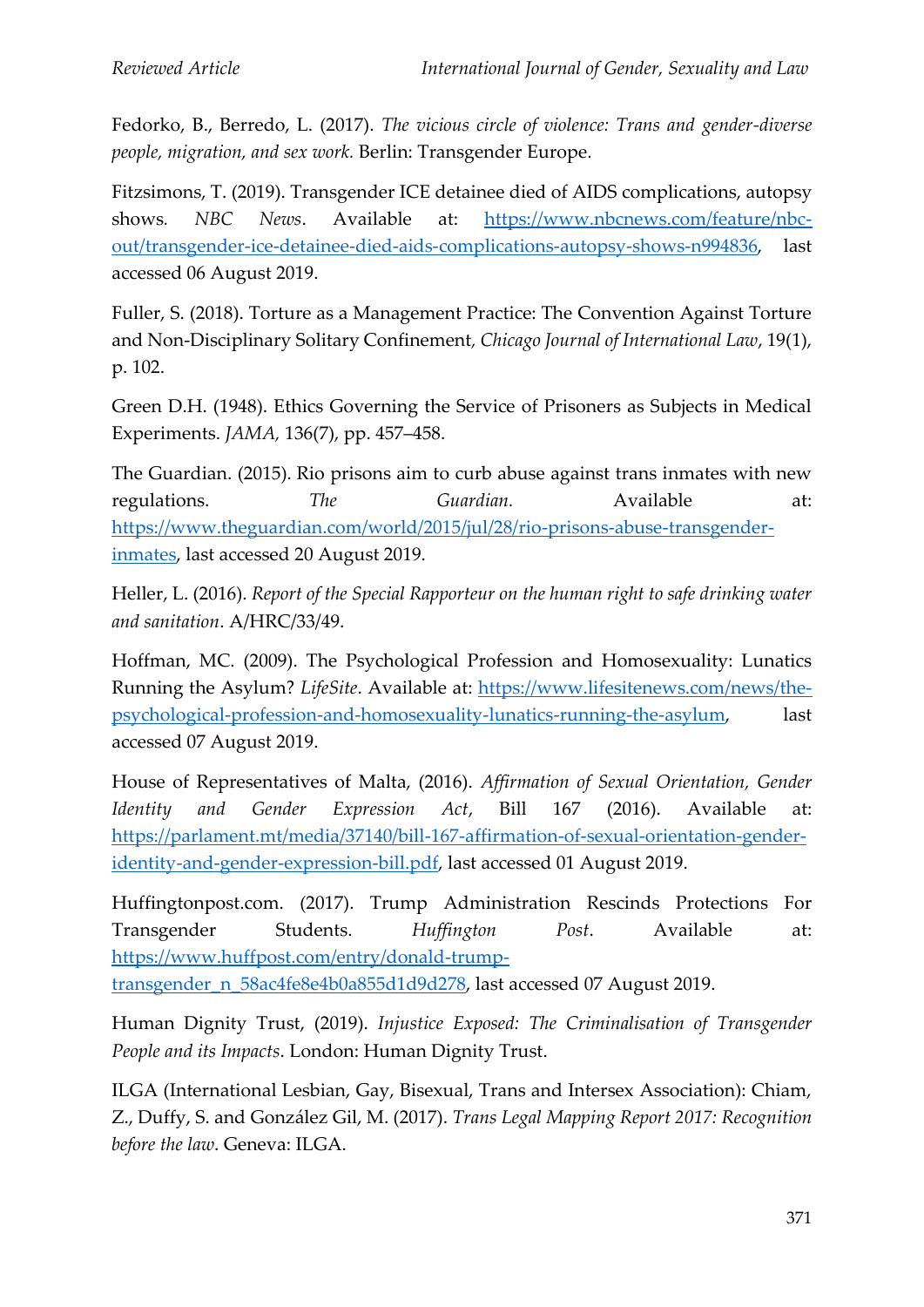ILGA-Europe (The European Region of the International Lesbian, Gay, Bisexual, Trans and Intersex Association), (2019). *Rainbow Europe 2019*. Available at: [https://www.ilga-europe.org/rainboweurope/2019,](https://www.ilga-europe.org/rainboweurope/2019) last accessed 05 August 2019.

International Military Tribunal, (1950). *Trials of war criminals before the Nuremberg Military Tribunals under Control Council law no. 10.* Washington, D.C.: Government Printing Office.

International Network of Civil Liberties Organizations, (2019). *Report on the Second Transgender Rights Convening, 9 - 11 November 2018*, Buenos Aires, Argentina (Unpublished draft).

Intersex Human Rights Australia, (2013). *What is Intersex?* Available at: [https://ihra.org.au/18106/what-is-intersex/,](https://ihra.org.au/18106/what-is-intersex/) last accessed 18 August 2019.

Ipsos.com, (2018). *Survey by Ipsos Mori of 2,251 adults 16-75 in the UK*. Available at: [https://www.ipsos.com/sites/default/files/ct/news/documents/2018-07/lgbt-study](https://www.ipsos.com/sites/default/files/ct/news/documents/2018-07/lgbt-study-for-harrys-survey-tables.pdf)[for-harrys-survey-tables.pdf,](https://www.ipsos.com/sites/default/files/ct/news/documents/2018-07/lgbt-study-for-harrys-survey-tables.pdf) last accessed 20 August 2019.

James, S. E., Herman, J. L., Rankin, S., Keisling, M., Mottet, L., and Anafi, M. (2016). *The Report of the 2015 U.S. Transgender Survey.* Washington, DC: National Center for Transgender Equality.

Joly, D. (2000). Some Structural Effects of Migration on Receiving and Sending Countries. *International Migration*, 38, pp. 25-40.

Kohler, R., Ehrt, J., Cojocariu, C., (2016). *Legal gender recognition in Europe Toolkit*, *2nd Edition*. Berlin: Transgender Europe. Available at: [https://tgeu.org/wp](https://tgeu.org/wp-content/uploads/2017/02/Toolkit16LR.pdf)[content/uploads/2017/02/Toolkit16LR.pdf,](https://tgeu.org/wp-content/uploads/2017/02/Toolkit16LR.pdf) last accessed 04 August 2019.

Kohli, S. (2012). Gender behavior therapy and gay conversion: UCLA's past, California's future. *The Daily Bruin*. Available at: [http://dailybruin.com/features/conversion-therapy/,](http://dailybruin.com/features/conversion-therapy/) last accessed 02 August 2019.

Madrigal-Borloz, V. (2018). *Report of the Independent Expert on protection against violence and discrimination based on sexual orientation and gender identity*, A/73/152.

Magpantay, GP. (2019). ICE Has Finally Released a Trans Man From Solitary Confinement, *The Advocate*. Available at: [https://www.advocate.com/commentary/2019/7/19/ice-has-finally-released-trans](https://www.advocate.com/commentary/2019/7/19/ice-has-finally-released-trans-man-solitary-confinement)[man-solitary-confinement,](https://www.advocate.com/commentary/2019/7/19/ice-has-finally-released-trans-man-solitary-confinement) last accessed 06 August 2019.

McCauley, E., Eckstrand, K., Desta, B., Bouvier, B., Brockmann, B., and Brinkley-Rubinstein, L. (2018). Exploring Healthcare Experiences for Incarcerated Individuals Who Identify as Transgender in a Southern Jail. *Transgender health*, 3(1), pp. 34–41.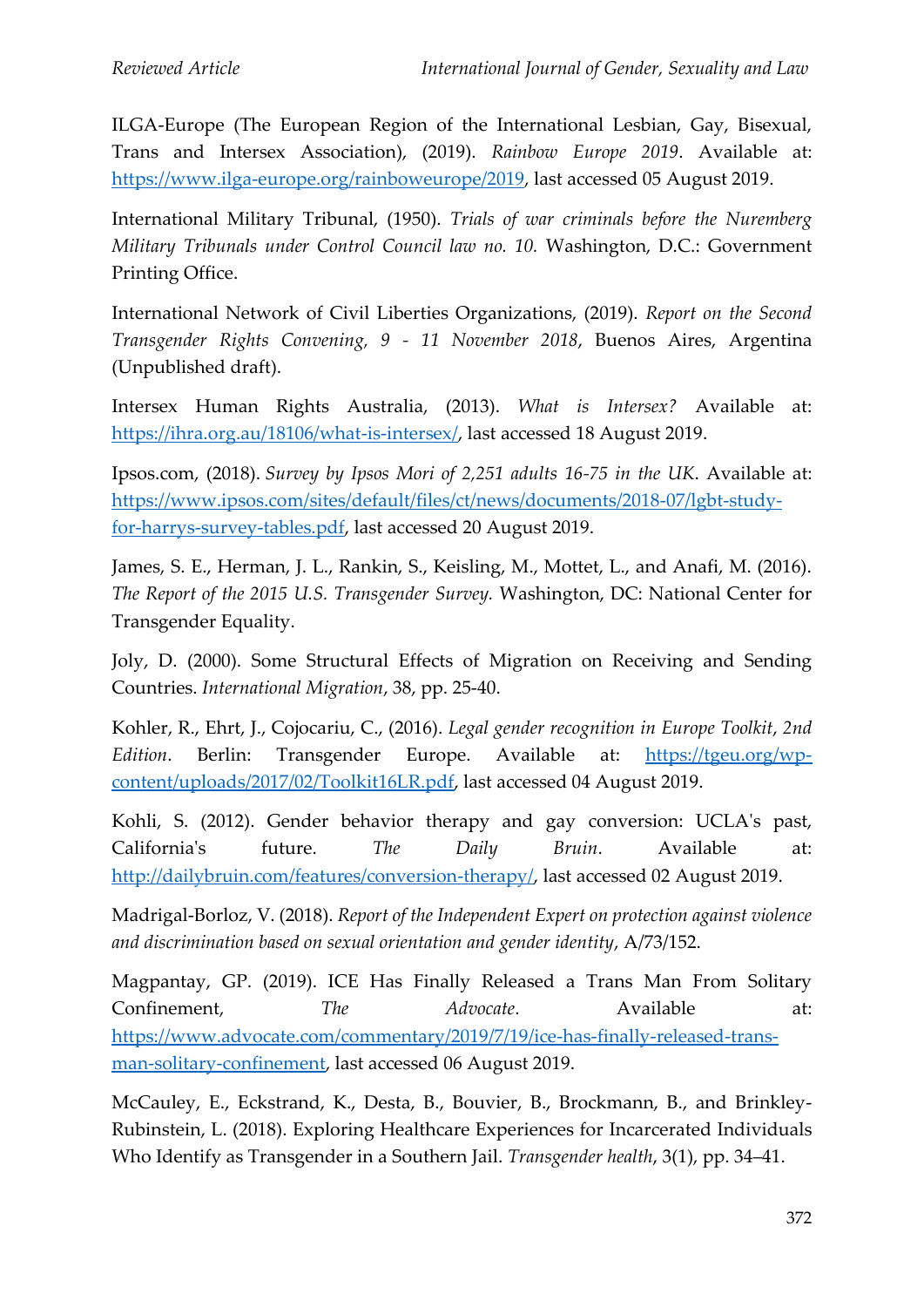Méndez, J.E. (2013). *Report of the Special Rapporteur on torture and other cruel, inhuman or degrading treatment or punishment, Juan E. Méndez*. A/HRC/22/53.

Méndez, J.E. (2016). *Report of the Special Rapporteur on torture and other cruel, inhuman or degrading treatment or punishment*, A/HRC/31/57.

The Nation Thailand. (2019). Thai transsexual prisoners being denied hormones, says activist*. The Nation Thailand*. Available at: [https://www.nationthailand.com/news/30373019,](https://www.nationthailand.com/news/30373019) last accessed 06 August 2019.

National Center for Transgender Equality, (2018). *LGBTQ People Behind Bars: A Guide*  to Understanding the Issues Facing Transgender Prisoners and Their Legal Rights. Available at: [https://transequality.org/transpeoplebehindbars,](https://transequality.org/transpeoplebehindbars) last accessed 04 August 2019.

National Center for Transgender Equality, (2019). *Failing to Protect and Serve: Police Department Policies Towards Transgender People*. Available at: [http://www.transequality.org/police,](http://www.transequality.org/police) last accessed 05 August 2019.

National Offender Management Service, (2016). *The Care and Management of Transgender Offenders, PSI 17/2016*. Available at: [https://www.justice.gov.uk/downloads/offenders/psipso/psi-2016/PSI-17-2016-PI-16-](https://www.justice.gov.uk/downloads/offenders/psipso/psi-2016/PSI-17-2016-PI-16-2016-AI-13-2016-The-Care-and-Management-of-Transgender-Offenders.docx) [2016-AI-13-2016-The-Care-and-Management-of-Transgender-Offenders.docx,](https://www.justice.gov.uk/downloads/offenders/psipso/psi-2016/PSI-17-2016-PI-16-2016-AI-13-2016-The-Care-and-Management-of-Transgender-Offenders.docx) last accessed 03 August 2019.

NSWP (Global Network of Sex Work Projects), (2019). *Global Mapping of Sex Work Laws*, updated 31 January 2019. Available at: [https://www.nswp.org/sex-work-laws-map,](https://www.nswp.org/sex-work-laws-map) last accessed 05 August 2019.

Peralta-Gallego, L., Gené-Badia, J., Gallo, P. (2018). Effects of undocumented immigrants exclusion from health care coverage in Spain. *Health Policy*, 122, pp. 1155- 1160.

Pūras, D. (2017). *Report of the Special Rapporteur on the right of everyone to the enjoyment of the highest attainable standard of physical and mental health*. A/HRC/35/21.

The Rio Times. (2019). Transgender Women Inmates Must Stay in Female Prisons, Decides STF Justice Barroso. *The Rio Times*. Available at: [https://riotimesonline.com/brazil-news/rio-politics/transgender-women-inmates](https://riotimesonline.com/brazil-news/rio-politics/transgender-women-inmates-will-go-to-female-prisons-decides-brazilian-supreme-court/)[will-go-to-female-prisons-decides-brazilian-supreme-court/,](https://riotimesonline.com/brazil-news/rio-politics/transgender-women-inmates-will-go-to-female-prisons-decides-brazilian-supreme-court/) last accessed 20 August 2019.

Rodley, Nigel (2001). *Human rights questions: implementation of human rights instruments; Question of torture and other cruel, inhuman or degrading treatment or punishment*. A/56/156.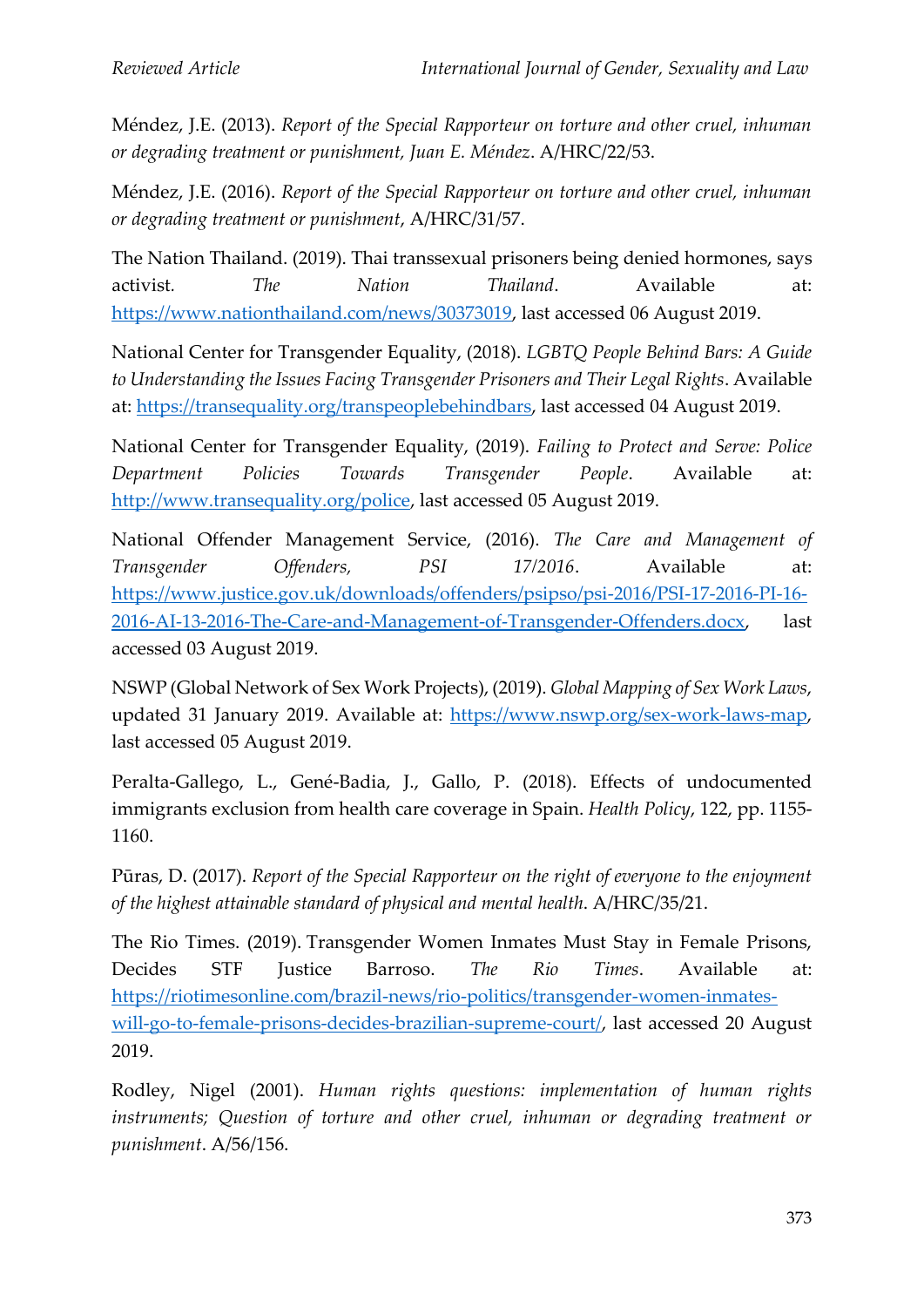Roy, M. (2017). Transgender prison inmates face abuse, neglect in Bengaluru. *India Insight*. Available at: [https://in.reuters.com/article/india-transgender-prison-health](https://in.reuters.com/article/india-transgender-prison-health-idINKBN1570S9)[idINKBN1570S9,](https://in.reuters.com/article/india-transgender-prison-health-idINKBN1570S9) last accessed 01 August 2019.

Schwartzapfel, B., (2013). Born This Way? *American Prospect*. Available at: [https://prospect.org/article/born-way,](https://prospect.org/article/born-way) last accessed 08 August 2019.

Scottish Prison Service, (2014). *Gender Identity and Gender Reassignment Policy for those in our Custody.* Available at: [http://www.sps.gov.uk/nmsruntime/saveasdialog.aspx?fileName=SPSGenderIdentit](http://www.sps.gov.uk/nmsruntime/saveasdialog.aspx?fileName=SPSGenderIdentityandGenderReassignmentPolicy20142562_1392.pdf) [yandGenderReassignmentPolicy20142562\\_1392.pdf,](http://www.sps.gov.uk/nmsruntime/saveasdialog.aspx?fileName=SPSGenderIdentityandGenderReassignmentPolicy20142562_1392.pdf) last accessed 03 August 2019.

Taylor, M. (2015). *I Was Arrested Just for Being Who I Am*. [Blog] ACLU Blog. Available at: [https://www.aclu.org/blog/lgbt-rights/transgender-rights/i-was-arrested-just](https://www.aclu.org/blog/lgbt-rights/transgender-rights/i-was-arrested-just-being-who-i-am)[being-who-i-am,](https://www.aclu.org/blog/lgbt-rights/transgender-rights/i-was-arrested-just-being-who-i-am) last accessed 18 August 2019.

Taylor, P. (2018). Scots prisons to consult on changes to transgender policy. *The Ferret*. Available at: [https://theferret.scot/change-in-policy-on-transgender-people-in](https://theferret.scot/change-in-policy-on-transgender-people-in-prison/)[prison/,](https://theferret.scot/change-in-policy-on-transgender-people-in-prison/) last accessed 03 August 2019.

Transgender Europe, (2019). *Trans Rights Europe & Central Asia Map 2019*. Available at: [https://tgeu.org/wp-content/uploads/2019/05/MapA\\_TGEU2019.pdf,](https://tgeu.org/wp-content/uploads/2019/05/MapA_TGEU2019.pdf) last accessed 22 July 2019.

Transphobia versus Transrespect, (2018). *Trans Murder Monitoring Update, Trans Day of Remembrance 2018*. Available at: [https://transrespect.org/wp](https://transrespect.org/wp-content/uploads/2018/11/TvT_TMM_TDoR2018_PR_EN.pdf)[content/uploads/2018/11/TvT\\_TMM\\_TDoR2018\\_PR\\_EN.pdf,](https://transrespect.org/wp-content/uploads/2018/11/TvT_TMM_TDoR2018_PR_EN.pdf) last accessed 05 August 2019.

UN Committee Against Torture (CAT), (2016a). *Concluding observations on the fifth periodic report of China*, CAT/C/CHN/CO/5.

UN Committee Against Torture (CAT), (2016b). *Ninth annual report of the Subcommittee on Prevention of Torture and Other Cruel, Inhuman or Degrading Treatment or Punishment*, CAT/C/57/4.

UN Committee Against Torture (CAT), (2017). *Concluding observations on the seventh periodic report of Ecuador*, CAT/C/ECU/CO/7.

UN Department of Economic and Social Affairs, Population Division, (2017). *World Population Prospects: The 2017 Revision.*

UN General Assembly, (1948). *Universal Declaration of Human Rights*, 217 A (III).

UN General Assembly, (1966). *International Covenant on Civil and Political Rights*, United Nations, Treaty Series, vol. 999, p. 171.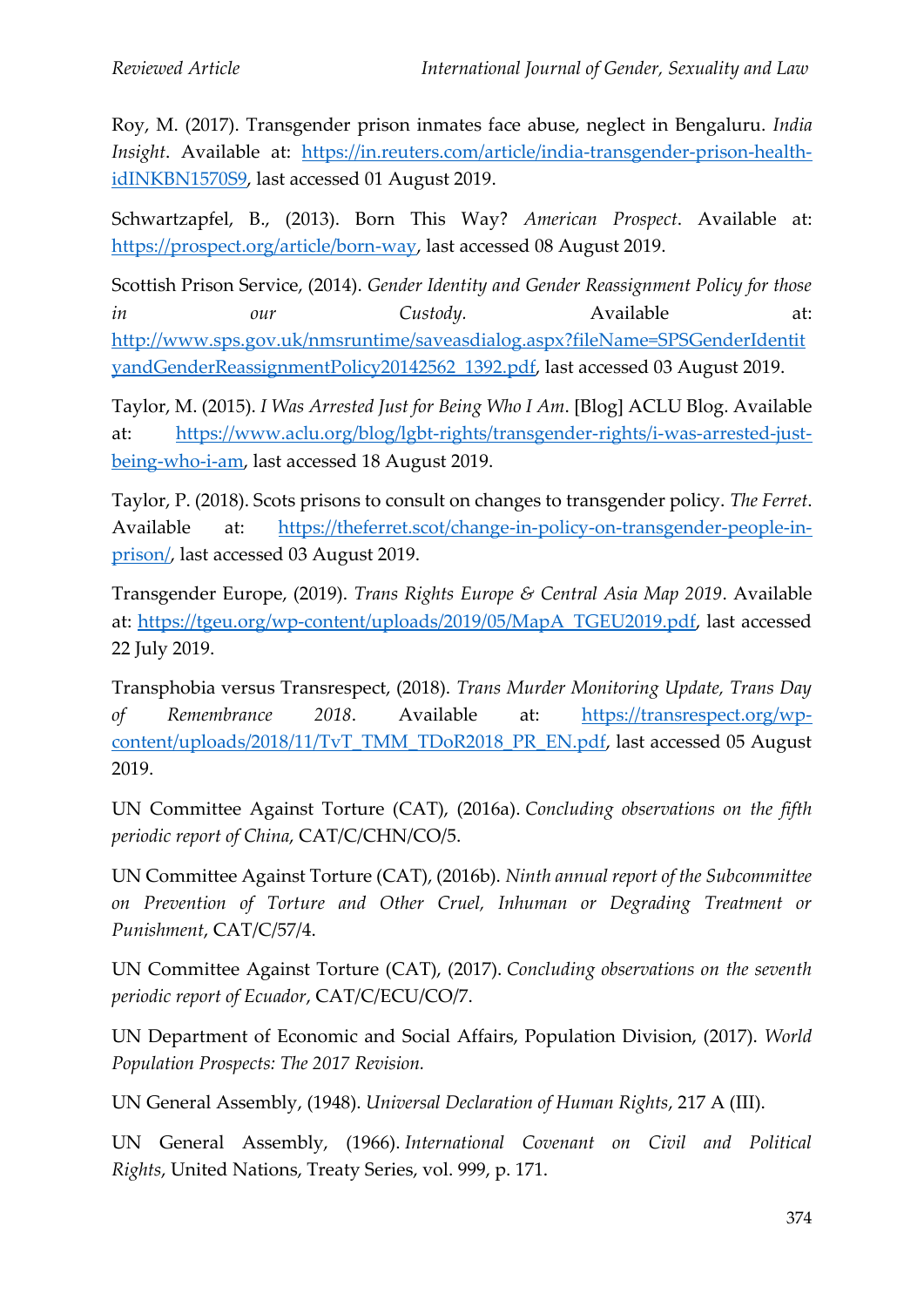UN General Assembly, (1990). *International Convention on the Protection of the Rights of All Migrant Workers and Members of their Families*, A/RES/45/158.

UN General Assembly, (2007). *Convention on the Rights of Persons with Disabilities: resolution / adopted by the General Assembly*, A/RES/61/106.

UN General Assembly, (2015). *United Nations Standard Minimum Rules for the Treatment of Prisoners (the Mandela Rules) : note / by the Secretariat*, A/C.3/70/L.3.

UN Joint Statement, (2015). *United Nations entities call on States to act urgently to end violence and discrimination against lesbian, gay, bisexual, transgender and intersex (LGBTI) adults, adolescents and children*. Available at: [https://www.unhcr.org/news/press/2015/9/56092fcc6/united-nations-entities-call](https://www.unhcr.org/news/press/2015/9/56092fcc6/united-nations-entities-call-states-act-urgently-end-violence-discrimination.html)[states-act-urgently-end-violence-discrimination.html,](https://www.unhcr.org/news/press/2015/9/56092fcc6/united-nations-entities-call-states-act-urgently-end-violence-discrimination.html) last accessed 05 August 2019.

UN Office of the High Commissioner for Human Rights, (2015). *Annual report of the United Nations High Commissioner for Human Rights and reports of the Office of the High Commissioner and the Secretary-General. Discrimination and violence against individuals based on their sexual orientation and gender identity.* A/HRC/29/23.

UN Office of the High Commissioner for Human Rights, (2018). *Annual report of the United Nations High Commissioner for Human Rights and reports of the Office of the High Commissioner and the Secretary-General. Promotion and protection of all human rights, civil, political, economic, social and cultural rights, including the right to development: Mental health and human rights.* A/HRC/39/36.

UN Office of the High Commissioner for Human Rights, (2019). *30 Articles on the 30 Articles: The Universal Declaration of Human Rights at 70*. *Still working to ensure freedom, equality, and dignity for all. Article 6: Right to Recognition Before the Law*. Available at: [https://www.standup4humanrights.org/layout/files/30on30/UDHR70-30on30](https://www.standup4humanrights.org/layout/files/30on30/UDHR70-30on30-article6-eng.pdf) [article6-eng.pdf,](https://www.standup4humanrights.org/layout/files/30on30/UDHR70-30on30-article6-eng.pdf) last accessed 25 July 2019.

UNHCR (UN High Commissioner for Refugees), (2012). *Guidelines on the Applicable Criteria and Standards relating to the Detention of Asylum-Seekers and Alternatives to Detention*. Available at: [https://www.refworld.org/docid/503489533b8.html,](https://www.refworld.org/docid/503489533b8.html) last accessed 6 August 2019.

UNHCR (UN High Commissioner for Refugees), (2012b). *Guidelines on International Protection No. 9*, para. 21. Available at: unhcr.org/509136ca9.pdf, last accessed 20 August 2019.

UNHCR (UN High Commissioner for Refugees), (n.d.). *What is Statelessness?* Available at: [https://www.unhcr.org/ibelong/wp-content/uploads/UNHCR-](https://www.unhcr.org/ibelong/wp-content/uploads/UNHCR-Statelessness-2pager-ENG.pdf)[Statelessness-2pager-ENG.pdf,](https://www.unhcr.org/ibelong/wp-content/uploads/UNHCR-Statelessness-2pager-ENG.pdf) last accessed 08 August 2019.